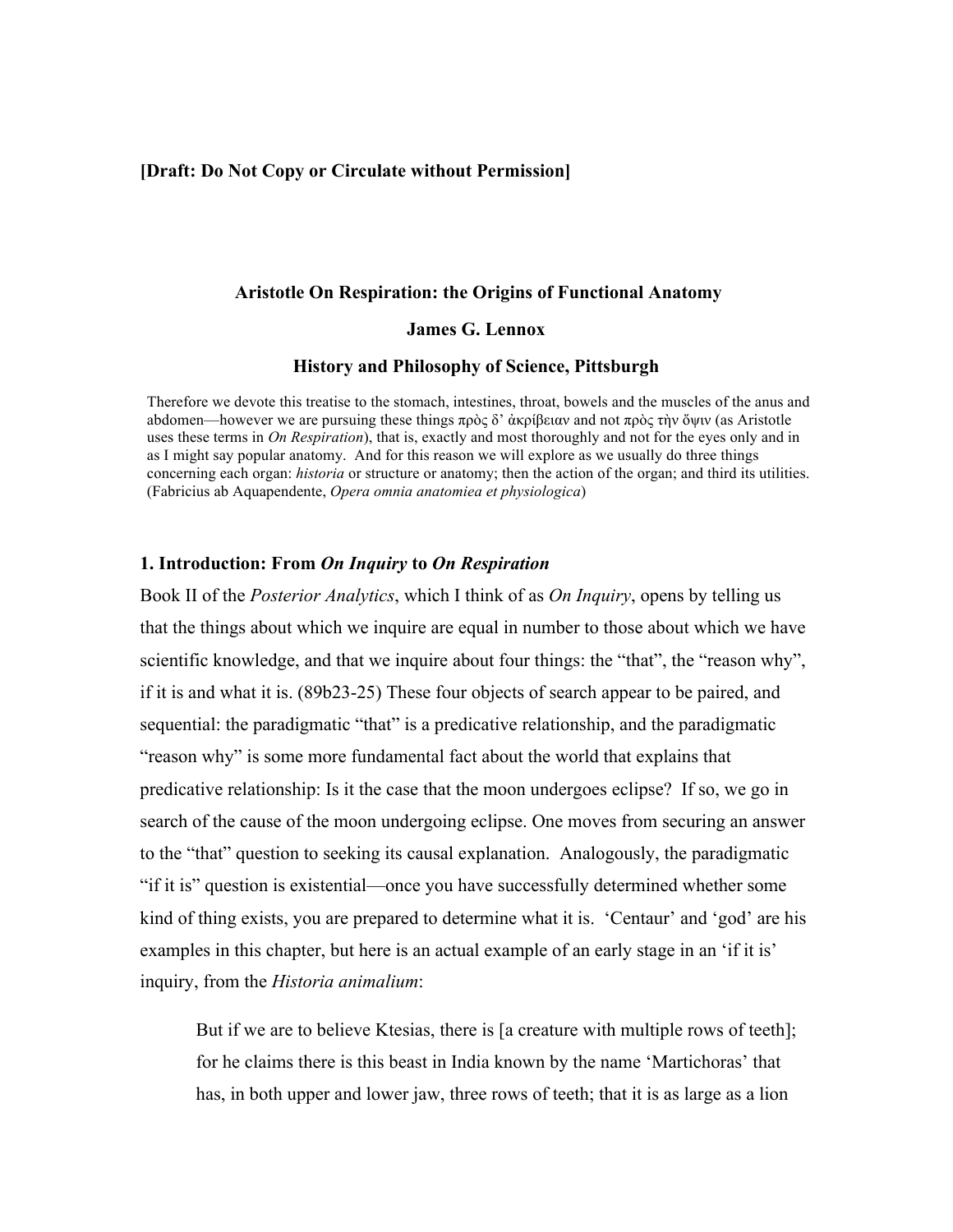and similarly hairy, with human-like face and ears, blue eyes, cinnabar in color; that it has a tail like a scorpion in which there is a stinger, a voice alike at once to a shepherd's pipe and a horn; that it runs as fast as a deer; and is wild and a maneater. (*HA* II.1 501a24-b1)

To use David Charles' formula for what has been achieved at this stage of inquiry: One knows that the kind Martichoras, *if it exists*, possesses a truly alarming set of properties! But does such a thing exist? Aristotle sounds decidedly skeptical.<sup>1</sup> But were we able to verify Ktesias' report, we ought then to try to determine *what it is* about the nature of these creatures that explains their strange collection of attributes.

In *APo*. II.2, however, a more integrated picture of the relationship among these inquiries emerges:

But we are seeking, when we *seek* the "that" or  $2$  the unqualified "if it is", whether there is a middle for it or not; while when, having come to know either the "that" or "if it is", either partially or without qualification, we seek the reason why or the what-it-is, we are then seeking what the middle is. (89b37-90a1)

This passage intentionally blurs the distinctions so clearly drawn in chapter one in three respects. First, Aristotle is now *downplaying* the distinction between the two 'preliminary' inquiries, the distinction between "that it is" and "whether it is" inquiries; there is now a *partial* (ἐπὶ µέρους) version of the "if it is" inquiry which appears to be identified with the "that it is" inquiry. (This was already hinted at in chapter 1 at 89b33.) Moreover, both are seen as attempts to find out *whether there is a middle*—that is, both are, though preliminary, guided by the goal of demonstrative knowledge. Likewise, the differences between the *second* two inquiries, between "what it is" and "why it is" inquiries, are also downplayed; both are now described as attempts to discover *what that* 

<sup>&</sup>lt;sup>1</sup> Charles 2000 35, 39-40: This is what Charles refers to as his 'springboard' view of the first stage of inquiry.

 $2$  How should one read this "or"? Is it the "or" of explication, of qualification ("or rather") or of alternative? In fact this passage forces us to face this question not once but *four* times. This is not the place to defend an answer, but I am reading all of them as presenting alternatives, though not always exclusive alternatives.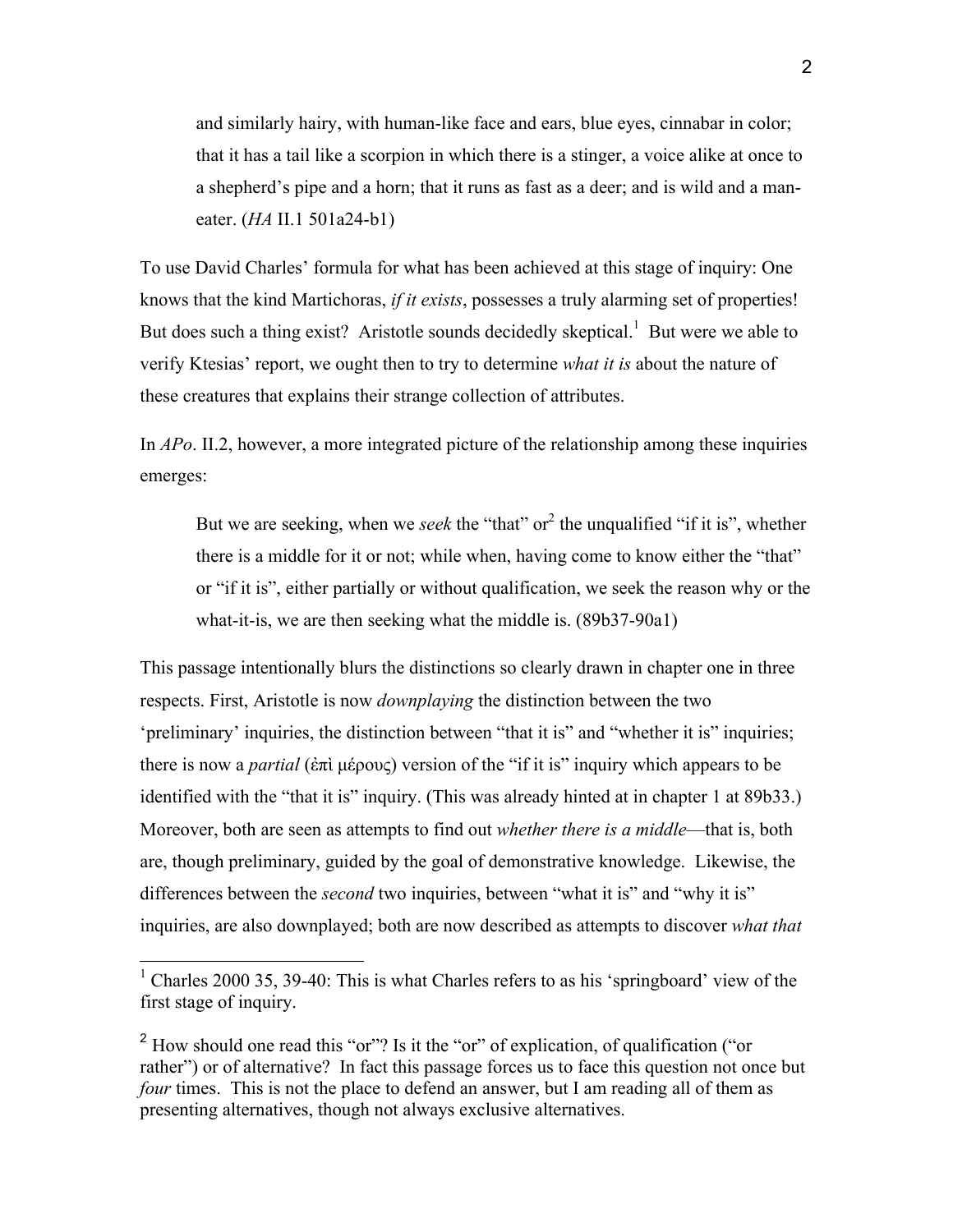*middle is*<sup>3</sup> This is of great interest, since having read chapter one it would have been reasonable to suppose that the search for a middle term would only be appropriate if one were searching for the explanation of a *predication* that had been established. But here, in chapter 2, as he puts it a few lines later, in *all* our inquiries we are asking either whether there is a middle or what the middle is: "for the middle is the cause, and *in all cases this is what is sought*." (90a5-6) But that statement amounts to a *third* blurring, of the distinction between a preliminary, purely fact or existence establishing stage of inquiry and a later stage of inquiry in search of causes—those preliminary inquiries now seem to be preliminary stages in the search for causes.

Two features of chapter 2, then, complicate the account given in chapter 1: While Aristotle has not abandoned his claim that there are four distinct inquiries (in fact the chapter opens by referring back to them), he is nevertheless claiming that even as we inquire whether some kind of thing exists or whether a subject has some attribute or other, we are involved in some sort of *causal*, or anyway explanatory, inquiry.

But he also seems to be suggesting that as soon as we begin to attempt to answer questions like "Are there Martichorai?" or "Do all Martichorai have three rows of teeth?" we are *already* engaged in a search for answers to questions such as "What are Martichorai?" and "Why do Martichorai have three rows of teeth?" Moreover, he is also suggesting, by saying that in *either* of these cases we are seeking whether there is a middle, that the existential, "if it is" inquiry and the predicative, "that it is" inquiry, are, at the very least, intimately related. And finally, in saying that all such inquiries are causal, he is suggesting that, in seeking an answer to the "what is a Martichoras?" question I am also engaged in trying to answer questions such as why such a creatures would have three rows of teeth.

It is interesting to consider a passage in *On Respiration*<sup>4</sup> in light of this puzzling aspect of Aristotle's understanding of the process of scientific inquiry. To set the context: *On* 

 <sup>3</sup> Cf. 90a14-15: "In all these cases it is apparent that 'what it is' and 'why it is' are the same."

 $4$  I use this title as a convenience. Ross (1955, 2-3) lays out the case for this not being a separate work but, as is clearly indicated by *Juv*. 1, 467b10-13, continuous with the prior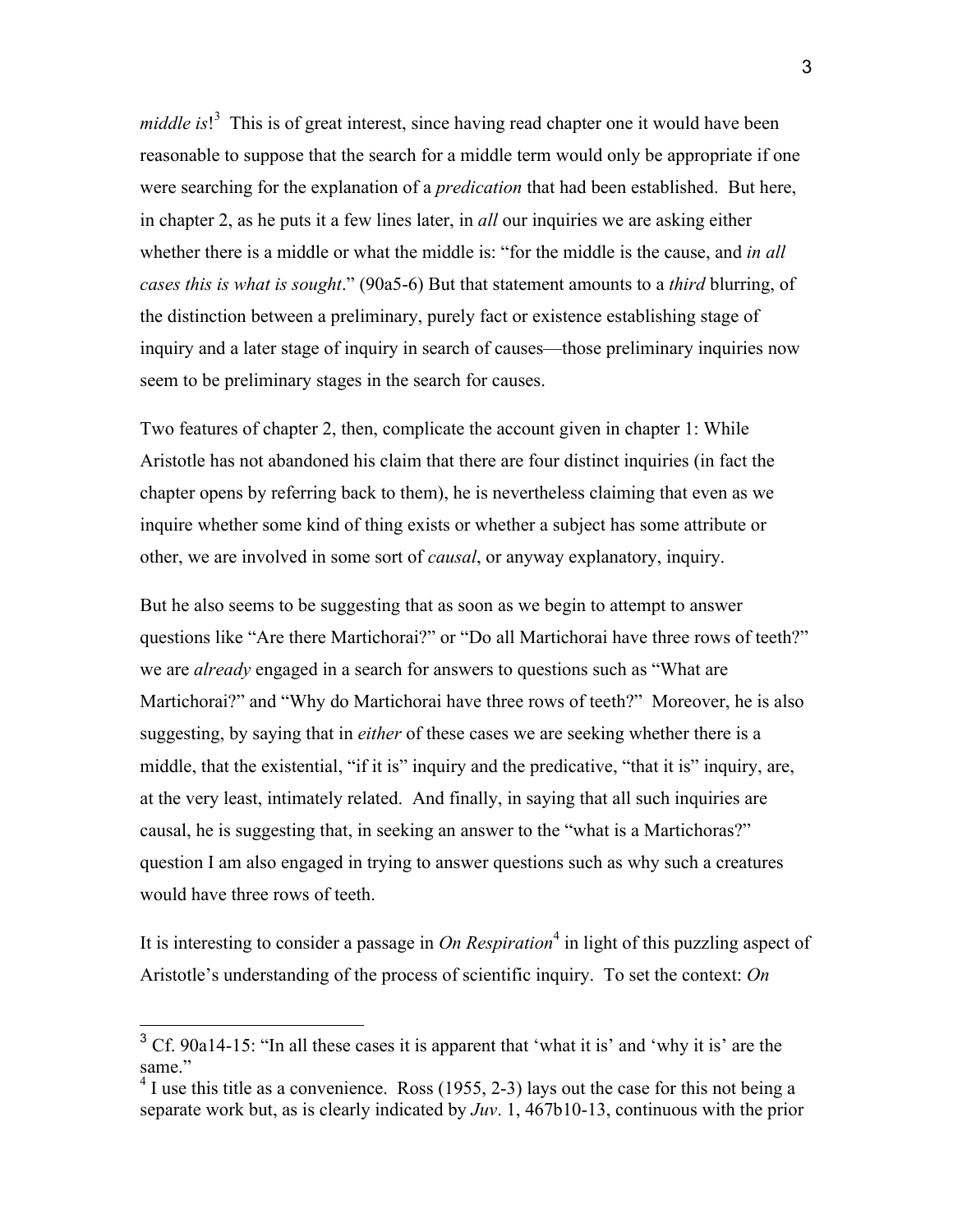*Respiration* begins with an introduction that is highly critical of investigations of the subject by previous thinkers, some of whom claim *all* animals breathe. Aristotle allows that all animals with a lung certainly do, and notes variations in respiration correlated with differences in the lung. Chapter 2 focuses on the view, shared by Anaxagoras and Diogenes, that all animals breathe, and particularly on their views about how fish do so. In chapter three, after firing off a barrage of criticisms of the claim that fish take in air "from the water by means of the mouth"<sup>5</sup>, he offers a diagnosis of why these thinkers went so badly off track:

The most significant reason for [these thinkers] not discussing these things well is a combination of (τε) their being inexperienced with the internal parts and (καὶ) not grasping that nature makes them all for the sake of something; for seeking what respiration belongs to animals for, and examining this question in the presence of the parts, e.g. in the presence of gills and lungs, they would have discovered the cause more quickly. (*Resp*. 3. 471b23-29)

What I find significant here, suggested by the τε…καὶ construction, is this: Aristotle seems to be recommending that the preliminary, "that"-seeking investigation, the *historia*, the gaining of hands-on experience of the relevant bodily parts, ought to take place within the context of a causal inquiry—specifically an inquiry into "that for the sake of which", the "proper function" of respiration. Aristotle appears to be insisting that there is a single, complex reason why Anaxagoras and Diogenes were unsuccessful: they did not carry out a proper examination of the relevant parts, which *proper* investigation would have been guided from the beginning by asking "what is that for?". But there is

 $\overline{a}$ 

discussion of youth and old age, and the later discussion of life and death. See too Hannon 2011, 5-14, Morel 2000 51. See below, pp. 11-12 for one especially telling piece of textual evidence for this continuity.

 $<sup>5</sup>$  The view apparently is that the water leaving by way of the gills leaves a vacuum and</sup> that air, which is somehow coming in with the water, fills the void. Aristotle points out that breathing involves both inhaling and exhaling, and these thinkers only discuss the inhaling but provide no mechanism for exhaling; they don't explain where the air goes or what it does for the fish (since they have no lung, and they don't see the gills as playing any role in breathing). It is also a puzzle on their view why fish would have problems breathing out of water, since the air would be even easier to obtain; or why we land animals can't derive air in the same way as fish do underwater.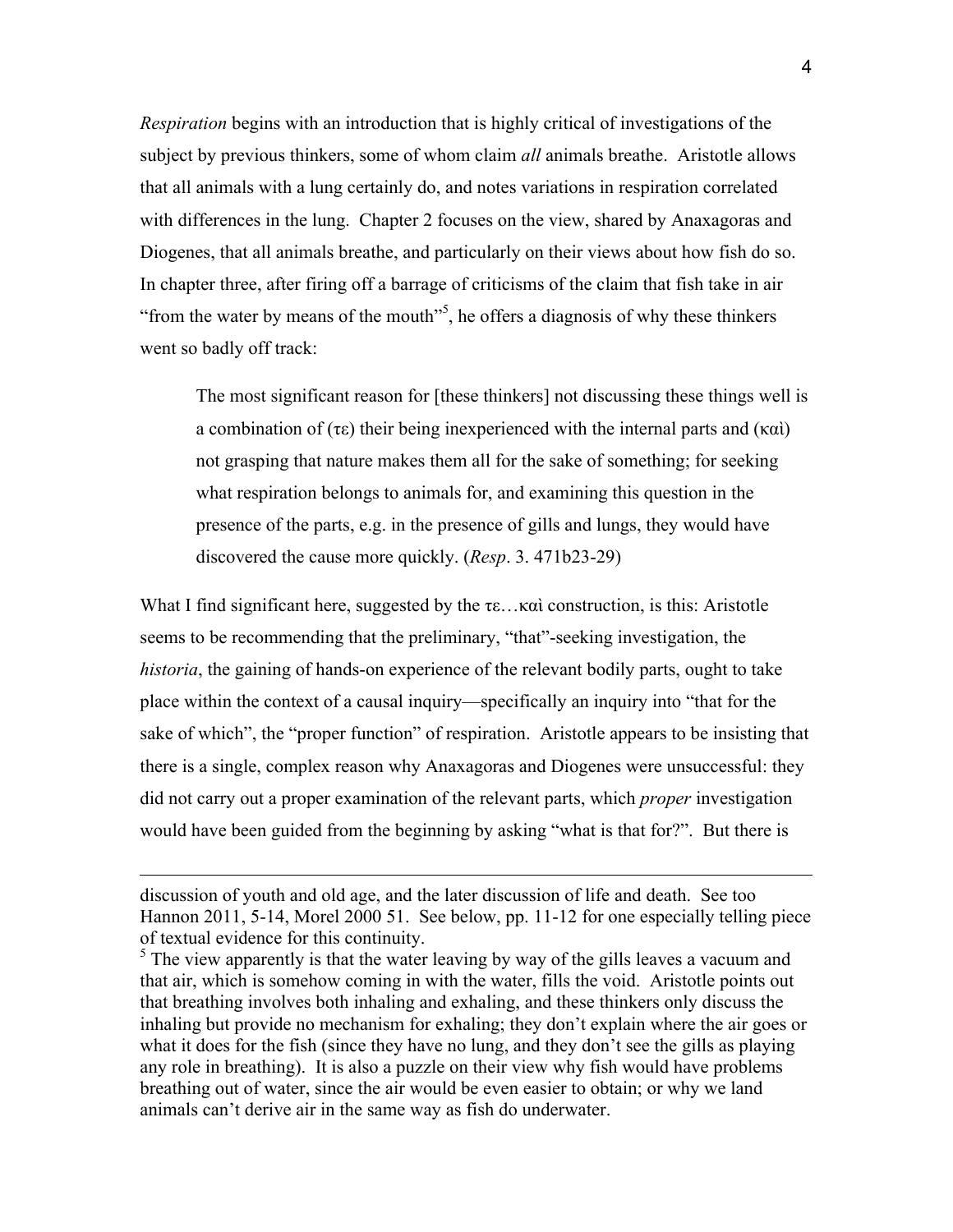something very puzzling about this passage that is especially relevant for our theme—the "what for?" question is *not* about lungs and gills—it is about *respiration*.

Moreover, there is another, closely related, puzzle: the fact that gills are mentioned at all. Gills do not *in the least* resemble lungs. And as far as Aristotle's reports of his predecessors go, no one before him thought of gills as fulfilling the same function as lungs.<sup>6</sup>

So why mention them at all? Aristotle has already made it quite clear that those who claim that fish breathe are wrong. Gills, he insists, are *not* for respiration. And yet he mentions *both* gills and lungs as objects of investigation for those seeking to answer the question, "What is *respiration* for?". This, as it turns out, is an early clue of the importance of teleologically guided dissection to biological investigation.

Before we pursue that important clue however, I want to flag a concern about whether this passage is in tension with certain other passages about stages of inquiry in the biological works. Its recommendations would appear to sit comfortably with what I was suggesting is the message of *APo*. II. 2: that is, you can analytically distinguish figuring out which animals have lungs and which have gills, with all that entails, from figuring out what activities they perform and what those activities are for; however, these should be thought of as two moments in a single, causally focused inquiry. But this message may seem to conflict with passages that suggest a more discreet boundary between these two stages of inquiry. Take the well-known passage in *Historia animalium* I. 6.

These things have now been stated in outline, in order to provide a taste of which things, and about which things, we need to study in order that we may first grasp in all cases the differences that are present and the attributes. (We will speak with greater precision later.). After this we must attempt to discover their causes. For

<sup>6</sup> Interestingly, though gills are mentioned often in *HA*, only once, at *HA* VII. 2 589b19 in an aside about animals that take in water by mouth as they feed, does Aristotle even hint at any functional relationship between gills and lungs. The only lengthy discussion of gills is at II. 13, 504b28-505a21, and is a survey of differences in the number of gills in different kinds of fish, and whether the gills are covered or not. Other references or discussions of gills are found at 489b2, 506a12, 507a5, 509b4, 5lla5, 535b21, 566b3 and 589b25-28.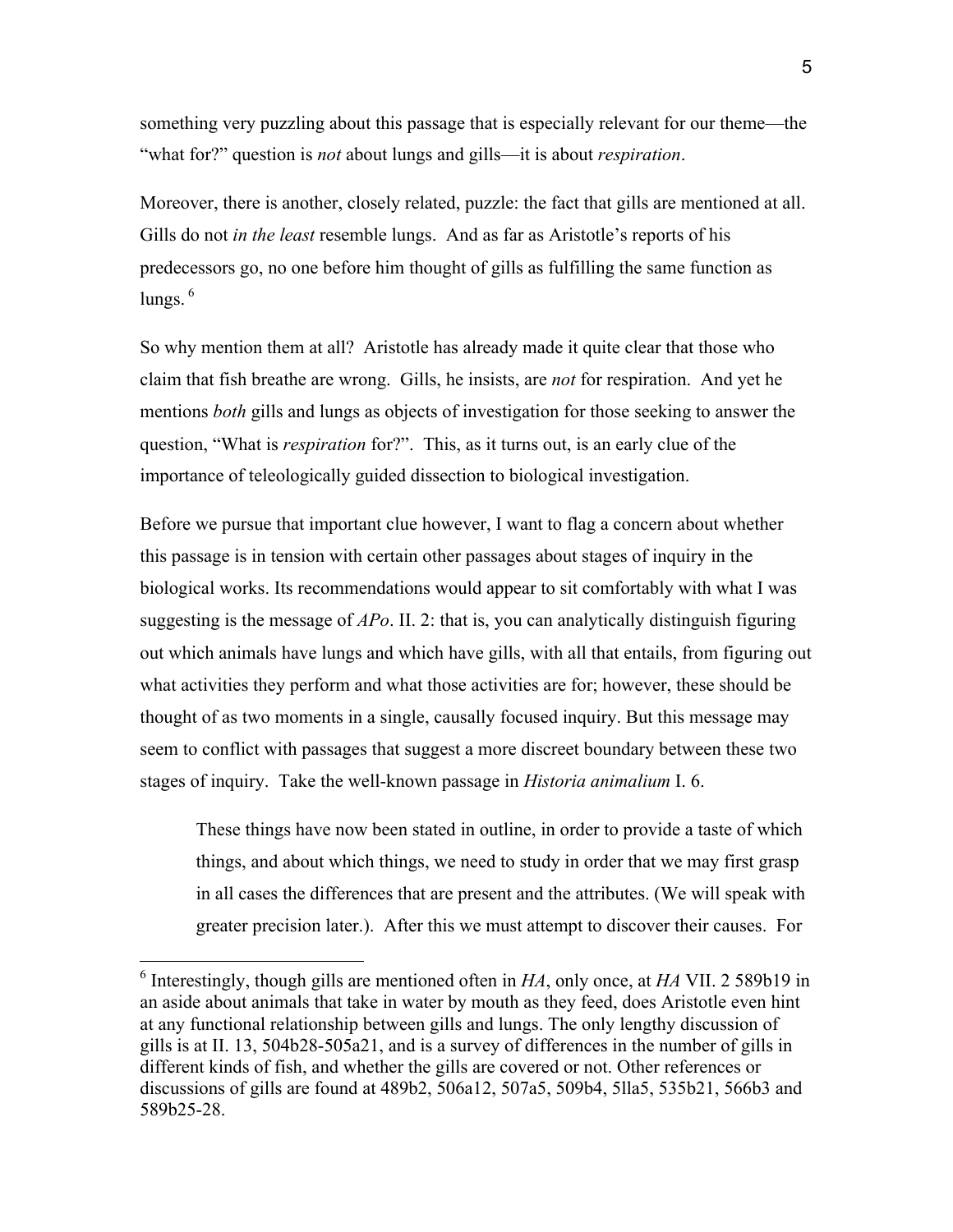this is the natural way (κατὰ φύσιν) to carry out the inquiry (τὴν μέθοδην), when the *historia* about each thing is present; for it is from these things that both the things *about which* there needs to be demonstration and the things *from which* there needs to be a demonstration become apparent. (491a7-14)

As is often noted, there is a remarkable similarity in the mode of expression here and in the closing lines of *Prior Analytics* I. 30, where *historia* again refers to being in possession of the facts that truly hold in each of the things being studied, which then prepares an investigator to find the demonstration of what is by nature demonstrable (46a22-27). A very similar distinction introduces *On the Parts of Animals* II (646a8-11); and *On the Locomotion of Animals* 1 concludes its review of the questions about animal locomotion in language that explicitly lines up what was accomplished in natural history with an inquiry <del>ό</del>τι:

About all these things, and others akin to them, we must study the causes. For *that* (ὅτι µὲν) these things happen to be so is clear from the natural history, but *the reason why* (διότι δέ), we must now investigate. (704b8-10)

The possible tension between these passages and *Resp*. 3 arises because in them the preliminary, 'fact gathering/establishing' stage of inquiry appears not only *preliminary* to a search for causes, but one that is completed *independently* of the search for causes. I believe a close look at the argument in *On Respiration* goes some way towards resolving this tension. I will make a case for viewing *On Respiration* as, in part, a discussion of the right and wrong ways to investigate *an organic activity*, that is, the activity of certain organs or systems of organs.

# **2. Where Aristotle's Predecessors Went Wrong.**

*On Length and Shortness of Life* concludes by looking forward to the topics 'common to body and soul' remaining to be covered:

It remains for us to study youth, old age, life and death; for having defined these things, our inquiry concerning the animals would have achieved its end (τέλος ἂν ἡ περὶ τῶν ζῴων ἔχοι µέθοδος)." (467b6-9)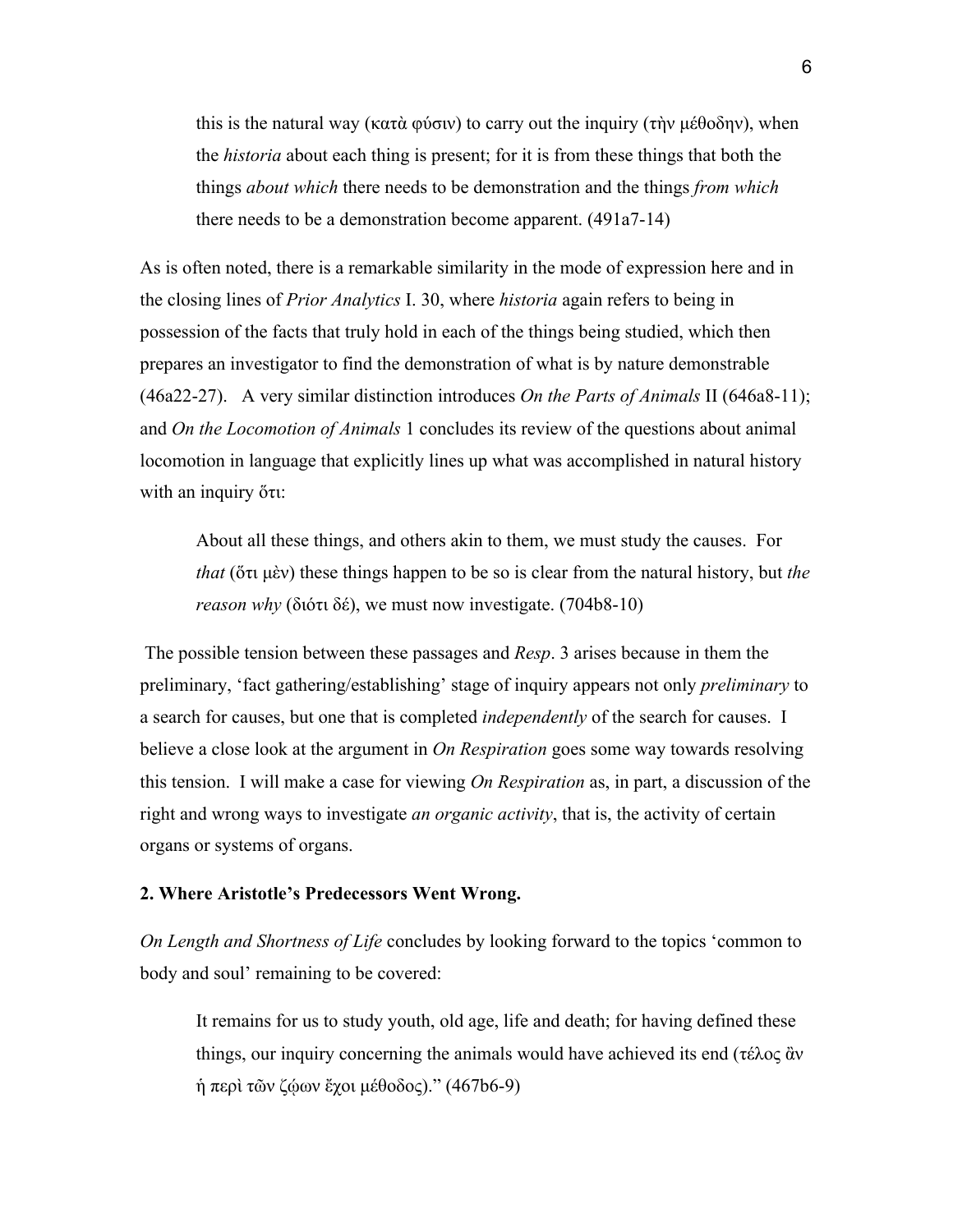Interestingly, respiration is not mentioned. This accounts for the way in which it is introduced, almost as an afterthought, in the next lines of *PN*, traditionally marked as the opening lines of *On Youth and Old Age*:

We must now discuss youth, old age, life and death; *and presumably at the same time it is also necessary to discuss the causes of respiration***;** for in some animals living and not living are dependent on this. (467b10-13)

As he puts the point in a later criticism of one of his predecessors we will look at shortly (p. 10): "And yet surely we see these things to be *sovereign over (*κύρια*) life and death*; for when animals that breathe are unable to do so, at that moment they begin to pass away." (*Resp*. 5. 472b24-29)

This much is an unquestionable datum of common sense, something familiar to us animals that breathe, if prevented from doing so for any length of time, die. This gives one good reason to investigate it from a teleological perspective—it clearly is doing something upon which life depends; but *what*, precisely? As we know, Aristotle's answer is that it helps to moderate the heat in the region around the heart. Thus the investigation into the question of why those animals that breathe do so is transformed gradually into an investigation of methods of *cooling* across the animal kingdom, of the need for a *variety* of methods of cooling, and of the importance of effective cooling for the preservation of life. That discussion, in turn, will depend heavily on the central topic of *Juv*., the intimate relationship between the nutritive soul and internal, natural or psychic heat—and the physical changes in old age that lead to natural heat no longer serving as an effective agent of nutritive soul.

All of this suggests that *Resp*. is a discussion embedded within these wider concerns. Indeed, when one considers what are, according to the Prussian Academy edition, the closing lines of *De Juventute* and the opening lines of *De Respiratione*, one realizes just how embedded! The former closes by setting up the coming discussion of respiration with these words:

Since some of the animals are water-dwellers, while others pass their time in the air, and they [both] accomplish the task of cooling from and by means of these,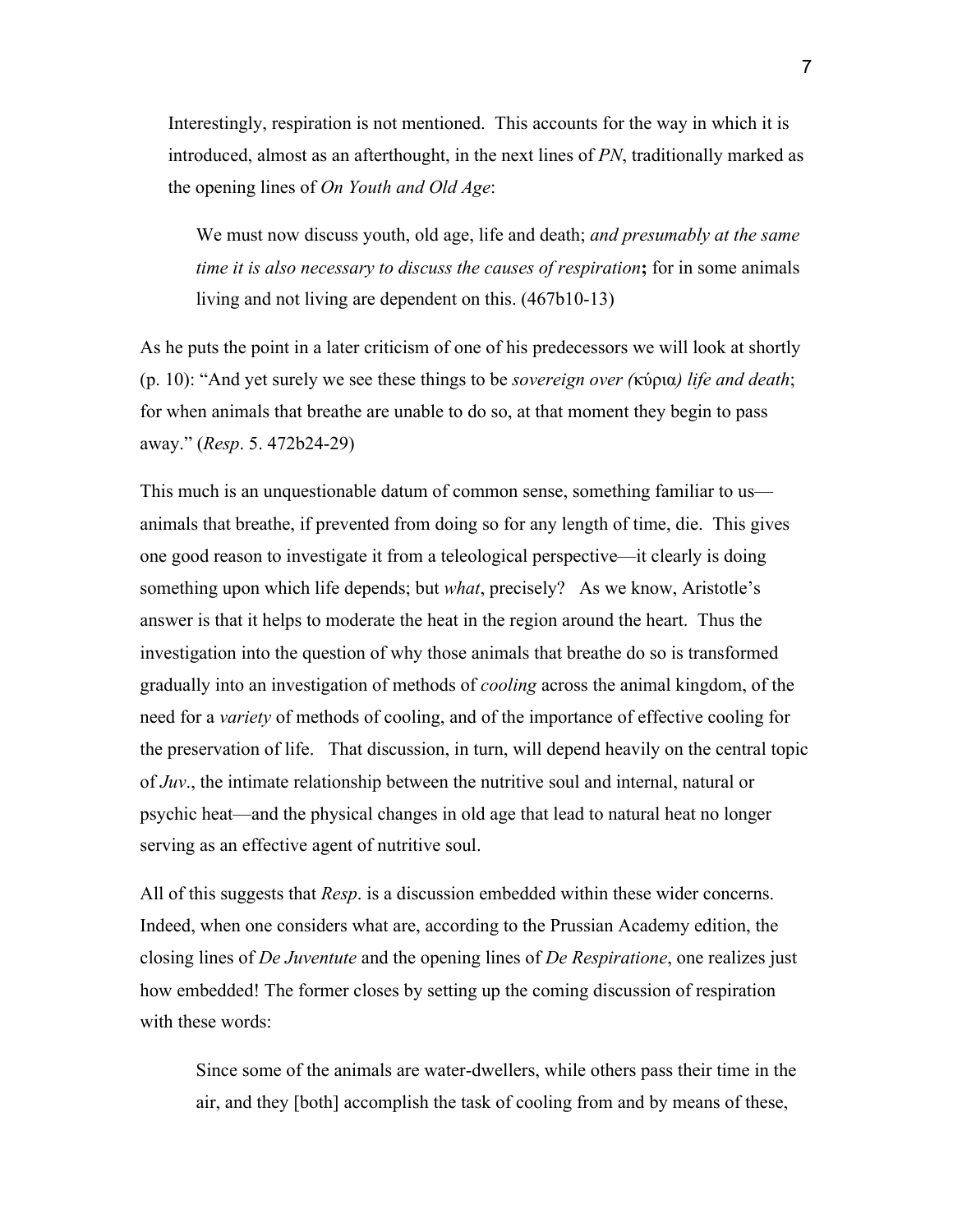i.e. some by water and some by air, we must discuss in what manner and how they do this, by becoming better acquainted with the debate about it (τὸν λόγον).  $(470b2-6)$ 

While the opening words of the latter are:

For (γὰρ) a few of the natural philosophers have spoken previously about respiration; yet for what purpose (τίνος…χάριν) it belongs to animals, some have said nothing, while others, though they have spoken, have done so poorly, due to lack of experience with the facts (άπειροτέρως τῶν συμβαινόντων).<sup>7</sup> Further they say all animals breathe, but this is untrue. So it is necessary first to review their claims, in order that we not appear to level an empty accusation in their absence. (470b6-13)

The γὰρ not only makes it clear that these remarks are continuous with those at the end of *Juv*., as Ross notes—it also clarifies the otherwise somewhat puzzling reference to becoming acquainted with a *logos* at the close of *Juv*. The sentence that opens *Resp*. explains which *logos* it is about which we must become better acquainted. There is an on-going discussion—a *logos*—about what respiration is, which animals breathe and how they do so, a debate into which Aristotle is entering, and we need to become better acquainted with that *logos* before moving forward.

Ross is certainly right to conclude, then, that the balance of evidence supports the conclusion that the discussion from the beginning of *Juv*. on is one continuous discussion, though with clearly demarcated sub-sections.<sup>8</sup> Moreover, the introduction to *De sensu*, with which our *Parva naturalia* begins, lists a sequence of studies of attributes common to body and soul, a sequence which begins with an investigation of perception and concludes with an investigation of four paired attributes: sleeping and waking, youth and old age, breathing in and out, life and death. (436a1-17) Notice that in this preview of coming attractions, the discussion of life and death is listed where it actually appears, *after* a long discussion of respiration (and other forms of cooling).

 $<sup>7</sup>$  I note in passing that these two criticisms correspond to the two normative</sup> recommendations Aristotle makes at the end of ch. 3 discussed earlier.

 $8$  Ross 1955, 2-3.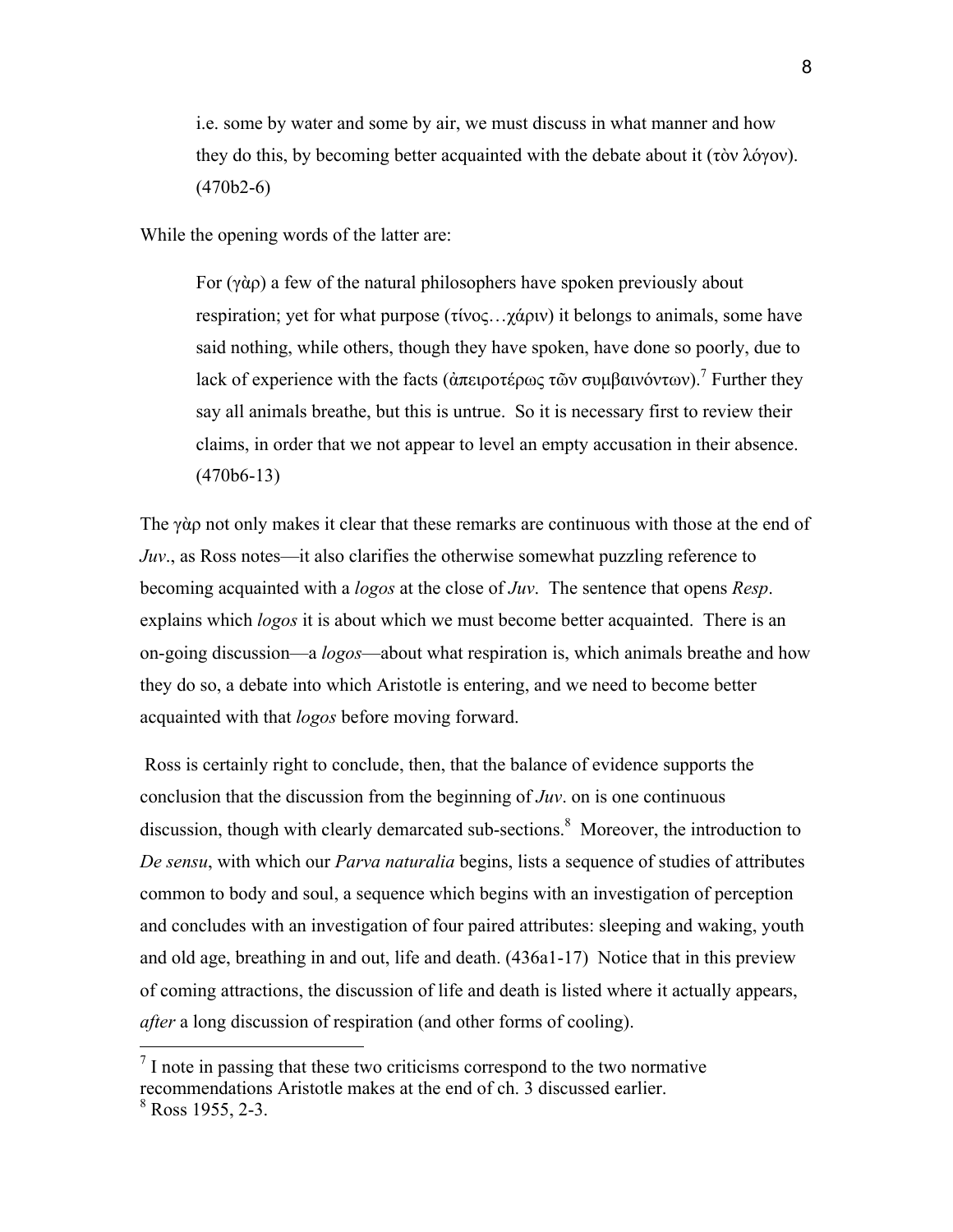Nevertheless, it is worthwhile considering Aristotle's discussion of respiration on its own—he does distinguish it from the related topics, and it contains a rich discussion of how inquiries into nature can go wrong, and what you need to do to stay on track, in the study of a biologically important process and the organs that accomplish it.

Given the passage with which this section began, it will come as no surprise that a recurring theme of his review of his predecessors' accounts of respiration is their failure to ask "What is respiration for?". We have already seen that he mentions this as a common failing in the opening lines of *Resp*.; and our focal text concludes a review of the errors of Diogenes and Anaxagoras. In addition, the following comments about the efforts of Democritus, Plato and Empedocles take each of them to task for ignoring the 'what for' question in their attempts to understand respiration:

Chapter 4. 471b30-472a3

Democritus says that *something results* from respiration for those that breathe, when he claims that it prevents the soul being squeezed out; *yet he said nothing about nature doing this for the sake of something*, for generally, just like the other natural investigators, he doesn't touch at all on this sort of cause.<sup>9</sup>

Chapter 5. 472b24-29

Again, those<sup>10</sup> who discuss the matter in this way have said nothing about what these things (by which I mean both inhaling and exhaling) are present in animals for the sake of (τὸ τίνος ἕνεκα ταῦθ' ὑπάρχει τοῖς ζώοις), but make proclamations as if speaking about something merely coincidental. And yet surely we see these things to be sovereign over life and death; for when animals that breathe are unable to do so, at that moment they begin to pass away.

Chapter 7. 473a15-17.

<sup>9</sup> The Loeb translator W.S. Hett makes a glaring misstep here, translating: "Democritus states that respiration serves a certain purpose in animals that respire…but he never says that this is why nature evolved respiration…", which comes close to stating the exact opposite to what Aristotle's Greek says about Democritus.

An earlier comment makes the reference clear: "The circulation written about in the *Timaeus*…" (5. 472b6).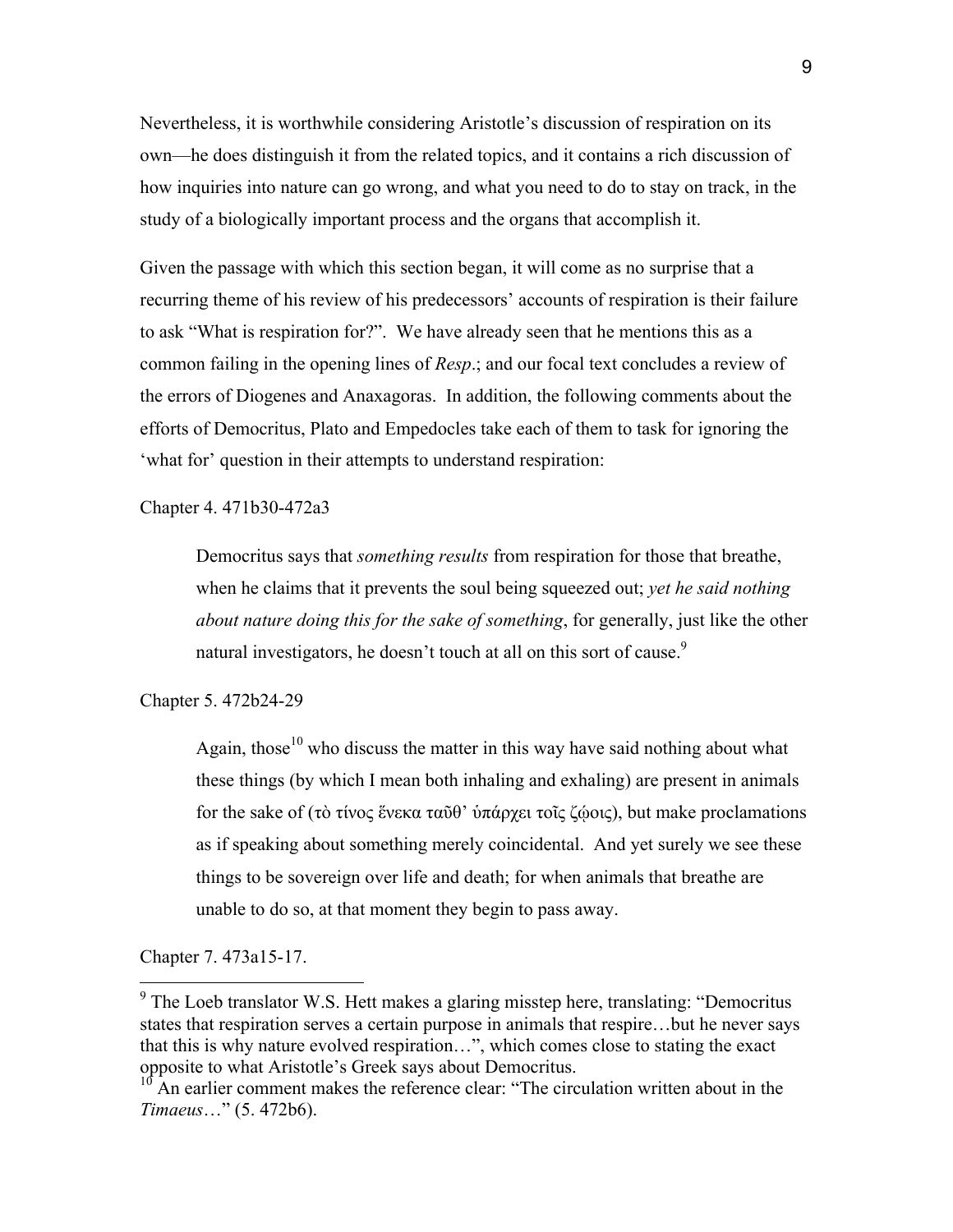Empedocles also speaks about breathing, yet certainly does not discuss what it is for the sake of; nor does he make it clear, about all the animals, whether they breathe or do not breathe.

But why would these investigators carry out their investigations with this question in mind? If they were of the conviction that what these parts do as part of the animal's 'machinery' has nothing at all to do with why these parts come to be, they would consider an investigation governed by this question wrong-headed. Aristotle insists that, had they asked the teleological question while investigating the parts, they would have discovered the cause more quickly or sooner. But to start investigating with that question in mind, you must at least be open to the idea that answering that question is relevant to understanding whatever it is you are investigating. The claim that those who were not looking for the final cause of respiration would have found it sooner had they decided to look for it is trivially true, *assuming that there is one*. Is this all Aristotle is saying? Decidedly not: His message is that you will not succeed in figuring breathing out at all, you won't even get the material or mechanical story right, if your investigation is not guided by questions regarding what the process—and the parts required for it—are for. Or so I aim to show.

By the end of chapter 7, he has completed his consideration of previous accounts of respiration:

So then, such and so many are the troubling difficulties (δυσχέρεια) to be found in the things said by others about breathing. (474a23-4)

# **3. Comparative Anatomy and the Function of the Heart**

As we've seen, throughout the critical discussion he has repeatedly stressed that previous thinkers almost all ignored the question of what respiration is for. And the one view that does consider the question of function suggests breath is a sort of fuel for the internal heat. He now begins his own account:

We have said previously that living and the disposition of soul is conjoint with a certain warmth; for concoction, through which nutrition comes about in animals,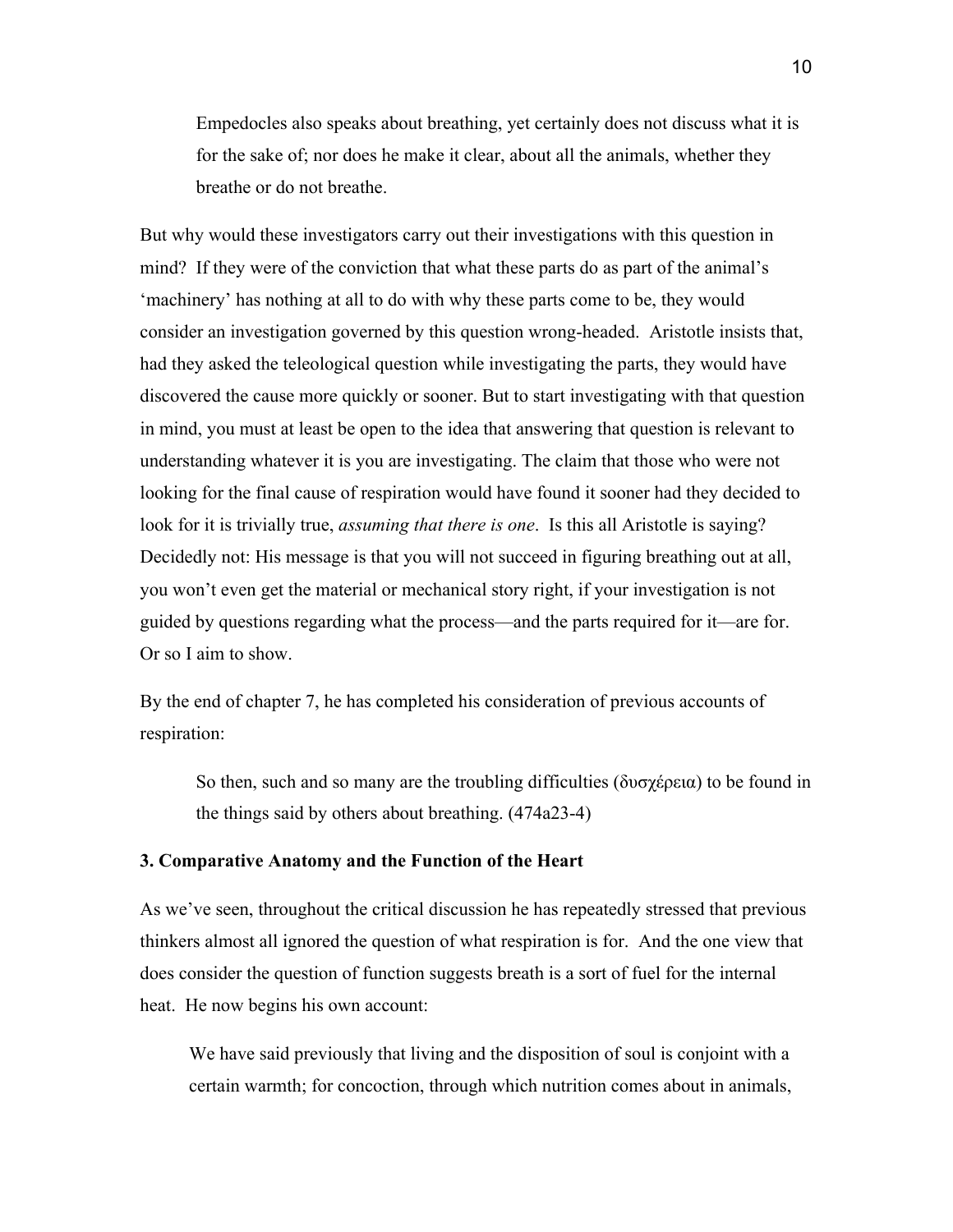occurs neither in the absence of soul nor in the absence of warmth; for everything works (ἐργάζεται) by means of fire. (474a25-8; see τὸ ἐργαζόµενον, *De An*. II. 4, 416a14)

The reference to what was said previously is almost certainly to the discussion of the role of the heart in nutrition in chs. 4-6 of *Juv*., which immediately precedes his investigation of respiration.<sup>11</sup> He first reminds us of the reasons why the nutritive soul and the primary nutritive part must be in the middle region of the body (474a28-b1; cf. *Juv*. 2 468a13-18). That primary nutritive part, he asserts, is nameless in bloodless animals but is *the heart* in blooded animals (474b1-4). He then recapitulates the argument from *Juv*. 3-4 for this claim:

…the nourishment from which the parts come to be in animals is the nature of the blood. And there must be a source  $(\dot{a} \rho \gamma \dot{\eta})$  of both the blood and the blood vessels, for the latter are for the sake of the former, as [its] vessel and receptacle. (474b4- 8: cf. *PA* III 5,  $667b17-18$ <sup>12</sup>

He concludes:

But the heart is the source of the blood vessels in blooded animals, for they do not run through it, but all in fact extend from it. And this is clear to us from the dissections.  $(474b8-9)^{13}$ 

This is the first reference to dissections in *Resp*., and is a textbook example of how dissection, if done with a teleological focus, can reveal answers about function. What is the 'this' that is clear from 'the dissections'? It is the fact that the blood vessels are the receptacle for blood and that the heart is their origin. Why would this be in need of

<sup>&</sup>lt;sup>11</sup> Hannon 2011, 75, titles this chapter 'Reiteration of the First Principles of the Theory'.

 $12$  Note, by the way, the claim that one part is present for the sake of another part. This is a form of causal dependence explicitly defended in *PA* I. 5: "…if some actions are in fact prior to, and the end of, others, *it will be the same way with each of the parts whose actions are of this sort*." (645b30-32)

<sup>&</sup>lt;sup>13</sup> *HA* III. 2-4 quotes extensively from previous accounts of the blood vessels and discusses in detail problems in observing the vascular system via dissection.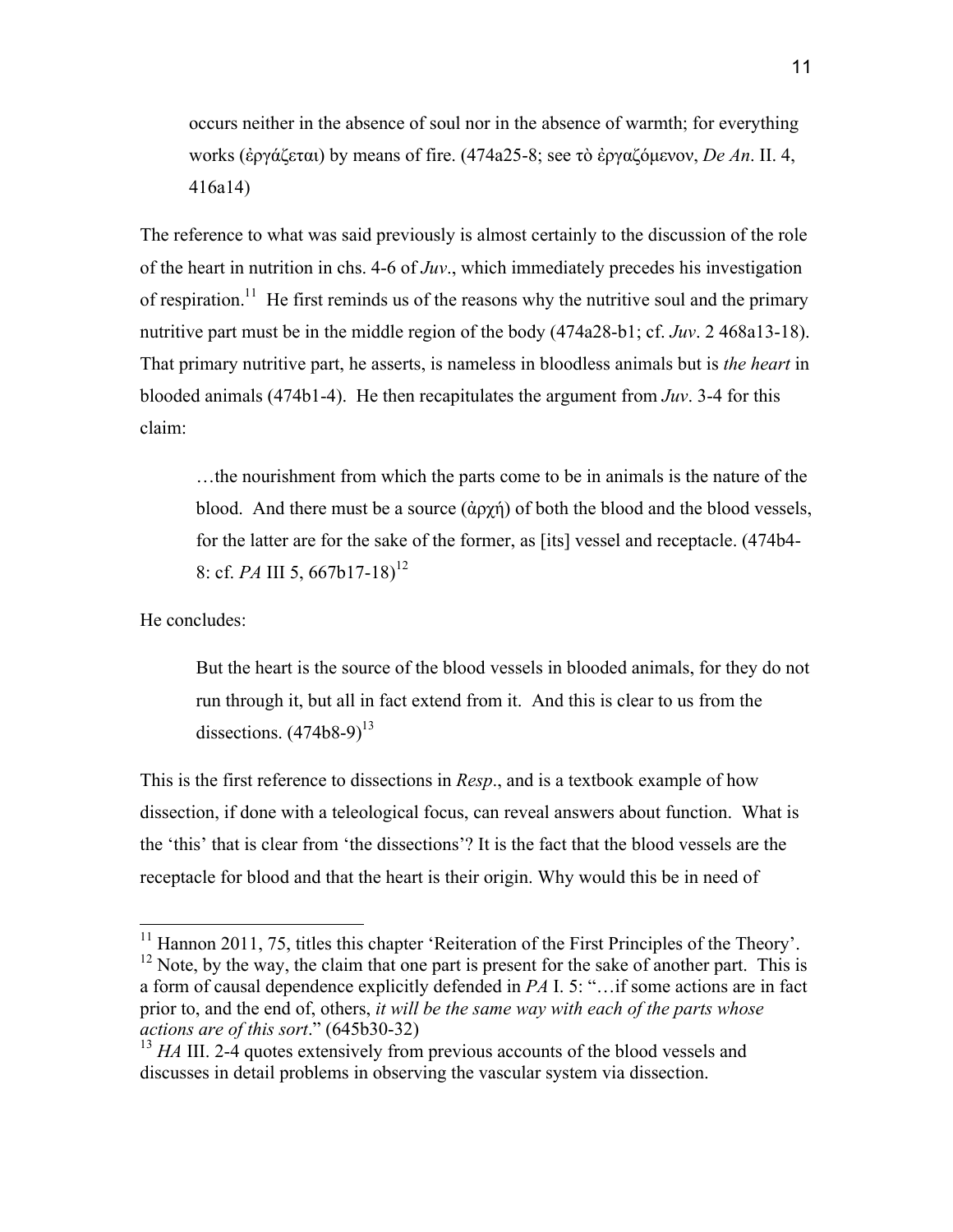support from dissections? Because of a point Aristotle makes regularly in arguing for the heart's function: it is by a comparative anatomical study of many different internal organs and their connections to the blood vessels in many different blooded animals that you learn that the relationship of the blood vessels to the heart is unique, and unlike their connections to any other visceral organ.

*PA* III. 4-5 return over and over again to the fact that dissection will reveal to you that, while the blood in all the other organs is within blood vessels, and that in all other organs blood vessels permeate the organ, in the case of the heart the blood is stored in the heart's own cavities, and the aorta and vena cava grow out of those cavities. Readers of *PN* had already been referred to this background in the discussion of youth and old age:

That the heart is the source of the blood vessels has been said previously in our works on the parts of animals (ἐν τοῖς περὶ τὰ µέρη τῶν ζῴων)… (*Juv*. 3 468b31- 469a1)

The *PA* III discussion begins by stressing the differences between the heart and the other viscera in relation to the blood vessels (I've placed in italics all of the references to what would be seen by means of dissection):

And as we said [at 665b14-16], *while the blood vessels run through the other viscera, no blood vessel extends through the heart*; whence it is also clear that the heart is a part, in fact an origin, of the blood vessels. And this is reasonable; for *the middle of the heart is a body which is naturally dense and hollow*; and further, it is full of blood, in as much as the blood vessels originate there; it is hollow to serve as the receptacle for blood, and dense in order to guard the origin of heat. For *in this part, alone of the viscera and of the body, is there blood without blood vessels, while each of the other parts has blood in its blood vessels*. This is also reasonable; for the blood is conducted from the heart and into the blood vessels, but not to the heart from elsewhere; for this is the origin and spring of blood or its first receptacle. *These things are more manifest (*κατάδηλα µᾶλλον*) with the help of the dissections and the generations; for the heart, which comes to be first of all the parts, is immediately blooded*. (*PA* III. 4 665b31-666a11)

The closing γὰρ clause is added as explication of what specifically the study of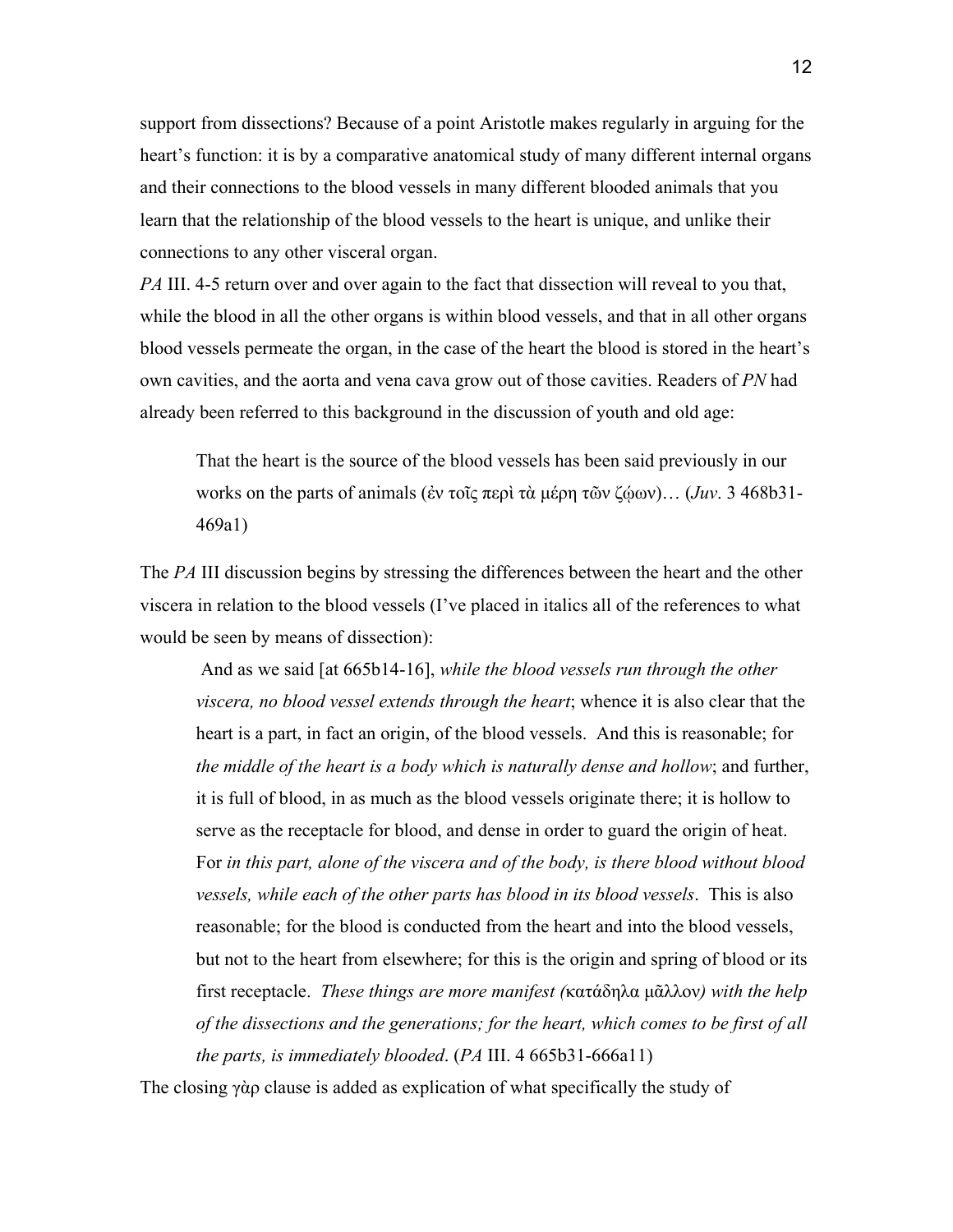*generation* adds by way of evidence; two additional points you learn by studying animal generation closely is that the heart is constituted directly from blood and that it is the very first organ to appear.

Wherefore the heart becomes apparent first as a distinct part in all blooded animals; for it is the source in all blooded animals of the uniform and non-uniform parts. … And this is clear (δῆλον δὲ τοῦτο) from the histories and the dissections. (*GA* II. 4 740a18-24, selections, cf. *Resp*. 20 480a6-7)

It is worth spending some time over the reference to dissections in these passages. Aristotle has discovered that, in all blooded animals, the blood vessels permeate the visceral organs, and he argues that this is because those organs are constituted out of blood, as their 'final nutrient'14; and in support of *that*, dissection reveals that as the vessels get smaller and smaller, they virtually merge with that which they feed. As he explains during his discussion of the blood vessels in *PA* III. 5:

…just as during irrigations the largest of the trenches remain, while the smallest are first quickly obliterated by the mud, but when it is removed they once again become evident, *so in the very same way the largest of the blood vessels remain, while the smallest become in actuality flesh, though potentially they are blood vessels no less. For this reason too when the flesh is in any respect preserved, blood flows when it is cut; and though without blood vessel there is no blood, yet no blood vessel is manifest*, just as in aqueducts the trenches are not manifest until the mud has been removed. The blood vessels always proceed from the greater to the lesser, until the channels have become smaller than the thickness of the blood. (668a27-b3)

*Juv.* 3 makes a clear reference to this discussion as Aristotle begins his argument for the primacy of the heart, and the middle part of the body, as the seat of nutritive, locomotive and sensitive soul.<sup>15</sup> He concludes:

<sup>&</sup>lt;sup>14</sup> "It is, then, apparent from these and like considerations that blood is present in blooded animals for the sake of nourishment." (*PA* II. 3 650b2-3)

 $15$  "That the heart is the source of the blood vessels has been said previously in our works on the parts of animals (ἐν τοῖς περὶ τὰ µέρη τῶν ζῴων)…" (468b31-469a1)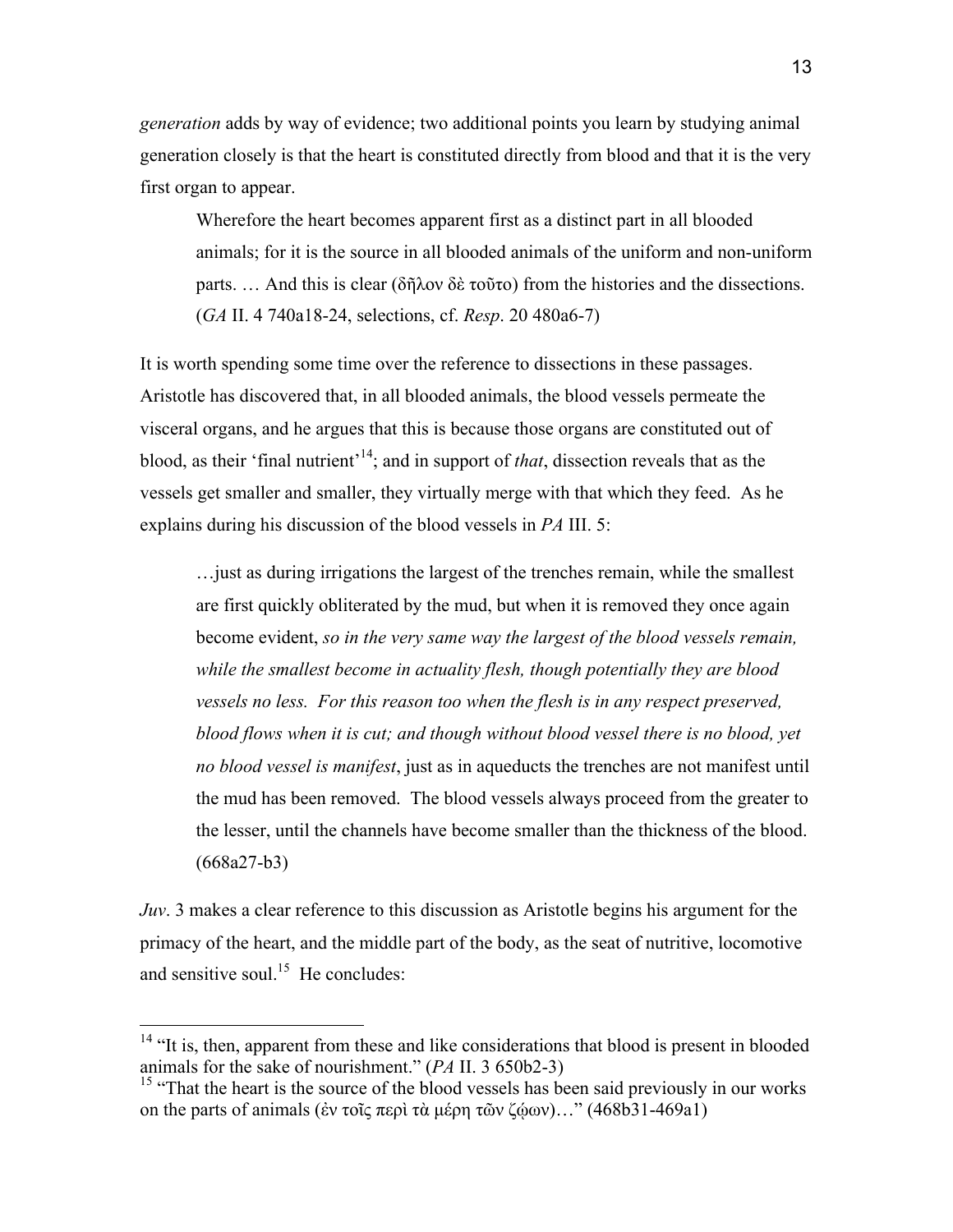So it is necessary for the source  $(\dot{\alpha} \rho \chi \dot{\eta})$  of the perceptive and nutritive soul in the blooded animals to be in the heart; for the functions ( $\epsilon \rho y \alpha$ ) of the other parts concerned with nourishment are for the sake of (χάριν) its function; for the authoritative part should strive toward that for the sake of which, as a doctor is related to health, and should not be found in those things for the sake of this. (469a6-10)

On the basis of what must have been a quite extensive and systematic series of dissection, Aristotle has apparently noticed the following patterns emerging across the entire range of blooded animals:

• In each case, the blood vessels are very large at the heart and get smaller and smaller as the reach the viscera.

• The vessels essentially permeate and disappear in all the visceral organs except the heart, while in the case of the heart, they seem to be extensions of its hollow cavities, which contain blood.

• The material of the blood vessels is similar to that of the heart but not to that of any of the other organs.

• In contrast to the heart, the blood in the other viscera is always *inside* the blood vessels that permeate those organs.

• During embryogenesis, the heart comes to be before the other viscera, and the blood vessels seem to grow out from the heart, after which the viscera gradually form at the extremities of systems of these vessels.

Only by doing careful, comparative dissection across a wide range of animals will you be become confident that this essential difference in the way the blood vessels are connected to the heart in comparison to the way they are connected to the other viscera is true of blooded animals *qua* blooded. But it is Aristotle's view, as we've seen, that an inquiry involving systematic comparative dissections should be guided, from the beginning by teleological questions about these differences between the heart and the other viscera. Indeed, it is likely that iterated functional questions of this kind would guide every step of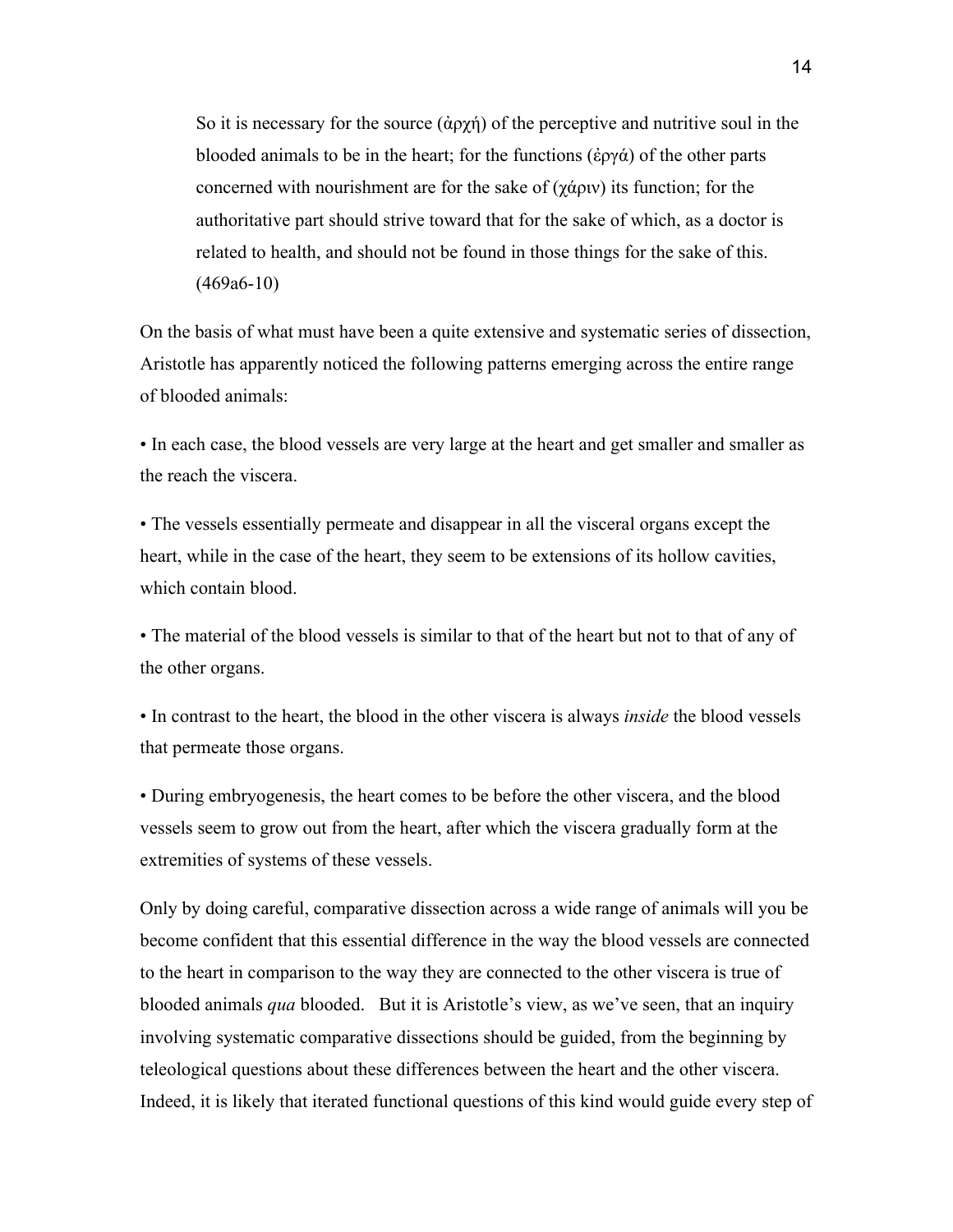the investigation. In the end, he concludes that all of these differences are present because in all blooded animals the heart is the *source* of the nutritive blood for all the other visceral parts.

That was a long digression away from respiration, I realize, but it provides us with two different pieces of background that we need in order to deal with his investigation of it. First, the texts we have been looking at in *PA* and *GA* give us a rich idea of how Aristotle draws conclusions about biological function by using dissection to carefully study anatomical similarities and differences between parts, and anatomical connections among them. Second, it will turn out that it is how structures are related to the heart (related both 'physically' and 'extensionally'), against the background of what Aristotle feels he has already established about the function of the heart and how it accomplishes that function, that will be central to Aristotle's account of respiration. Based on background in *De anima* II. 4, reviewed quickly in *De juventute*, Aristotle begins his investigation of respiration already confident that the hearts of all blooded land animals are a source of heat that is used by the nutritive soul in preparing blood for distribution to the rest of the body as its nourishment. And that critical role played by the heart, and the need for psychic heat in playing that role, underlies the need for respiration.

# **4. Why We Breathe: Getting the Extensions Right**

Beginning in chapter 9, the argument proceeds to make the case for that conclusion, by arguing that the heat required by the organism for nutrition gives rise to a subsequent need for cooling. Interestingly, this chapter is focused almost exclusively on the bloodless animals, arguing that they have relatively little heat and can therefore be adequately cooled by their surroundings. That is, it is governed by the implicit question: 'Why do these creatures *not* have organs of respiration?' But the chapter also looks forward, making a number of *comparative* comments about animals that cool themselves by gills or lungs. The following 'chapter' opens<sup>16</sup> by drawing a line on that discussion,

<sup>&</sup>lt;sup>16</sup> "Concerning the bloodless animals, then, we have stated that they are aided in relation to living in some cases by the surrounding air and in others by the surrounding water." (475b15-17). Once again we are reminded of the unreliable nature of these chapter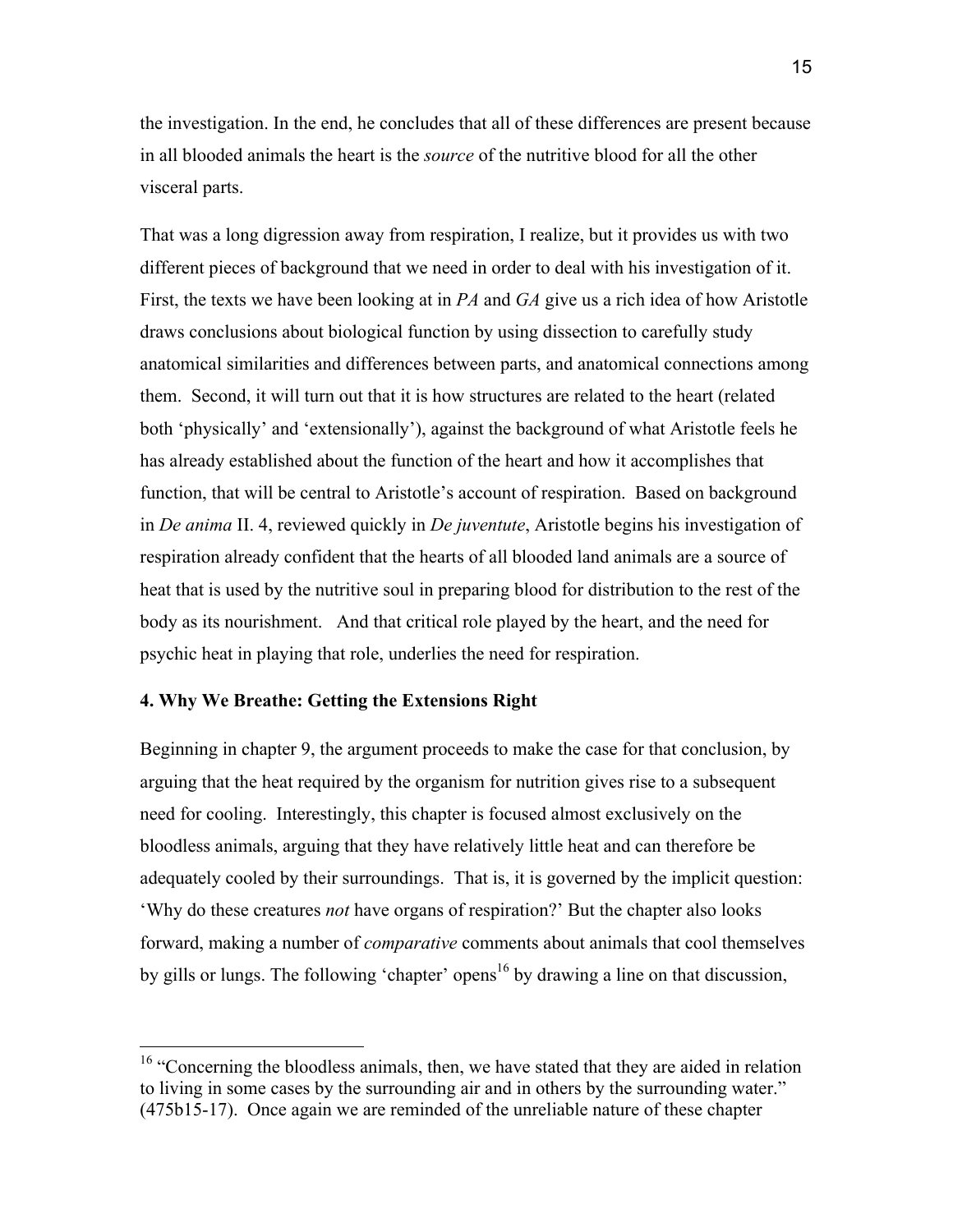and begins the work of specifying as precisely as possible the *extension* of the relevant attributes, in a form reminiscent of *HA*—the discussion opens, for example, with the following claims:

…in those that are blooded and have a heart, *as many as* have a lung, *all* <sup>17</sup> take in air and cool themselves by inhaling and exhaling. And all that are both internally, and not merely externally, live bearing have a lung (for selachians, while live bearing, are not so internally); as do, among the egg layers, both those that are feathered, such as birds, and those that are scaled, such as tortoises, lizards and snakes. (475b17-24)

The care with which groups are correlated here, identified by differentiae relevant to how cooling is accomplished, is remarkable. The widest background group of interest is now the *blooded* animals, all of which have been established to have a heart. Among that group, the group with a lung is co-extensive with those that cool themselves by inhaling and exhaling air. And the sub-group with a lung consists of those that are *truly* either live bearing, feathered egg-layers, or scaly<sup>18</sup> egg-layers. Aristotle has carefully specified the egg-layers with lungs so as to exclude fish, without ever mentioning them. He segues into discussing fish by first considering animals with lungs that spend a good deal of time in the water, yet either birth their young on land or take measures to insure their newborn can breathe. He then goes on:

But<sup>19</sup> as many as have gills, all cool themselves by taking in water; both the kind consisting of the so-called selachians and the other footless animals.<sup>20</sup> And all the

 $\overline{a}$ 

breaks that were introduced in the Renaissance; this reads much better as the conclusion of the previous discussion.

<sup>&</sup>lt;sup>17</sup> The use of the double quantifier ὄσα...πάντα is common in Aristotle and particularly common in the *Historia animalium*, and appears to be used to identify co-extensive or counter-predicated attributes such as lungs and the taking in of air for cooling and (in the next quotation) gills and the taking in of water for cooling. For some discussion of its use cf. Lennox 2001, chs. 1 and 3; Gotthelf 1988 [in Gotthelf 2012, 307-342]. This passage should be compared with *HA* II. 15 505b32-506a8.

<sup>&</sup>lt;sup>18</sup> The point is not as clear in English as in Greek which has distinct words for 'fish scale' (λεπίς) and for the scale of a reptile (φολίς).

<sup>&</sup>lt;sup>19</sup> The δε at 476a2 is in fact coordinate with the uέν at 475b18. The background class is the animals with blood and heart, and within that class he is distinguishing those that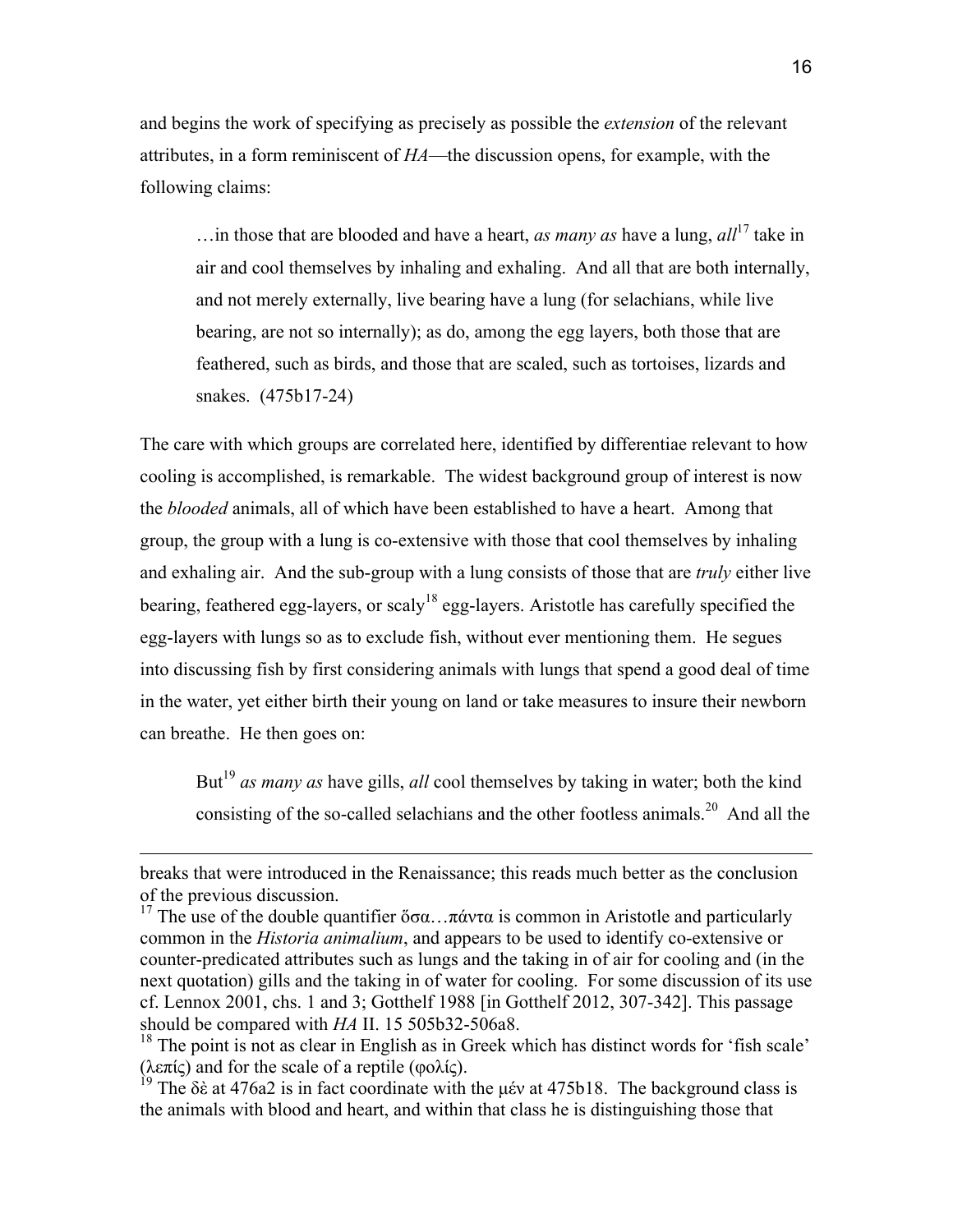fish are footless; and indeed what part they have [for locomotion] is named for its likeness to wings.<sup>21</sup> (476a2-5)

He then notes that of those so far studied (τῶν τεθεωρημένων) only one animal with feet also has gills, "the so-called kordulos."<sup>22</sup> But he notes that it has no lung<sup>23</sup>, and in fact, "[n]o animal has yet been seen (οὐδεν ὦπταί πω) possessing both lungs and gills." 'Why not?', one might ask, and (of course) Aristotle has an answer:

have a lung and cool themselves with air from those that have gills and cool themselves with water; and then within those two he is distinguishing various sub-divisions. The "ὅσα…πάντα" in those two cases is to stress the co-extensive relationship between the organs and the medium of cooling.

 $20$  In case you are wondering about snakes or cetaceans, the background class here is animals with gills, so it is only footless animals with gills that are under consideration. <sup>21</sup> The Greek for 'fin' is πτερύγιον and for 'wing' πτέρυξ, the plural of which is πτερύγια.<br><sup>22</sup>Most salamanders have a larval stage during which they breathe with external, feathered gills and lack lungs. In an attempt to be clearer about the sort of organism Aristotle was observing and the data behind the claims he makes about the *kordulos* I have been greatly aided by Dr. J. W. Arntzen. In email correspondence he has put forward a most interesting and plausible conjecture, which I reproduce with his permission:

"Dear Prof. Lennox - I discussed your points with Ben Wielstra. [His notes on Aristotle's five references are omitted] Altogether the most likely explanation is that Aristotle is referring to a socalled *paedomorphic* newt. So, it would then concern an adult sized specimen with gills. In SE Europe three newt species are found. The smallest is *Lissotriton vulgari; Ichthyosauara alpestris* has intermediate size and *Triturus macedonicus* is the biggest. Also the three species have very different colorations but without descriptions of size and colour [which Aristotle does not provide], this information is of no use. Taxonomic note – more species are recognized than I here mention – let me know if you need details. What remains is that the phenomenon of paedomorphosis is more regularly found in mountain populations of *Ichthyosauara alpestris* than in the other two species. I hope this is of some help. Sincerely yours,

 $\overline{a}$ 

Paedomorphis refers to the retention into adulthood of features of the larval stage, in this case including the presence of gills and lack of lungs, which occurs in some but not all members of this species. The most thorough discussion I have found of the salamanders of southeastern Europe is STEINFARTZ, S., S. VICARIO, J. W. ARNTZEN, A. CACCONE (2006): A Bayesian Approach on Molecules and Behavior: Reconsidering Phylogenetic and Evolutionary Patterns of the Salamandridae with Emphasis on *Triturus*  Newts. *J. Exp. Zool. (Mol. Dev. Evol.)* 306(2): 139-162.

 $^{23}$  And how is he sure about that? Another instance where dissection is clearly playing a role.

Pim Arntzen, Netherlands Centre for Biodiversity Naturalis, Leiden"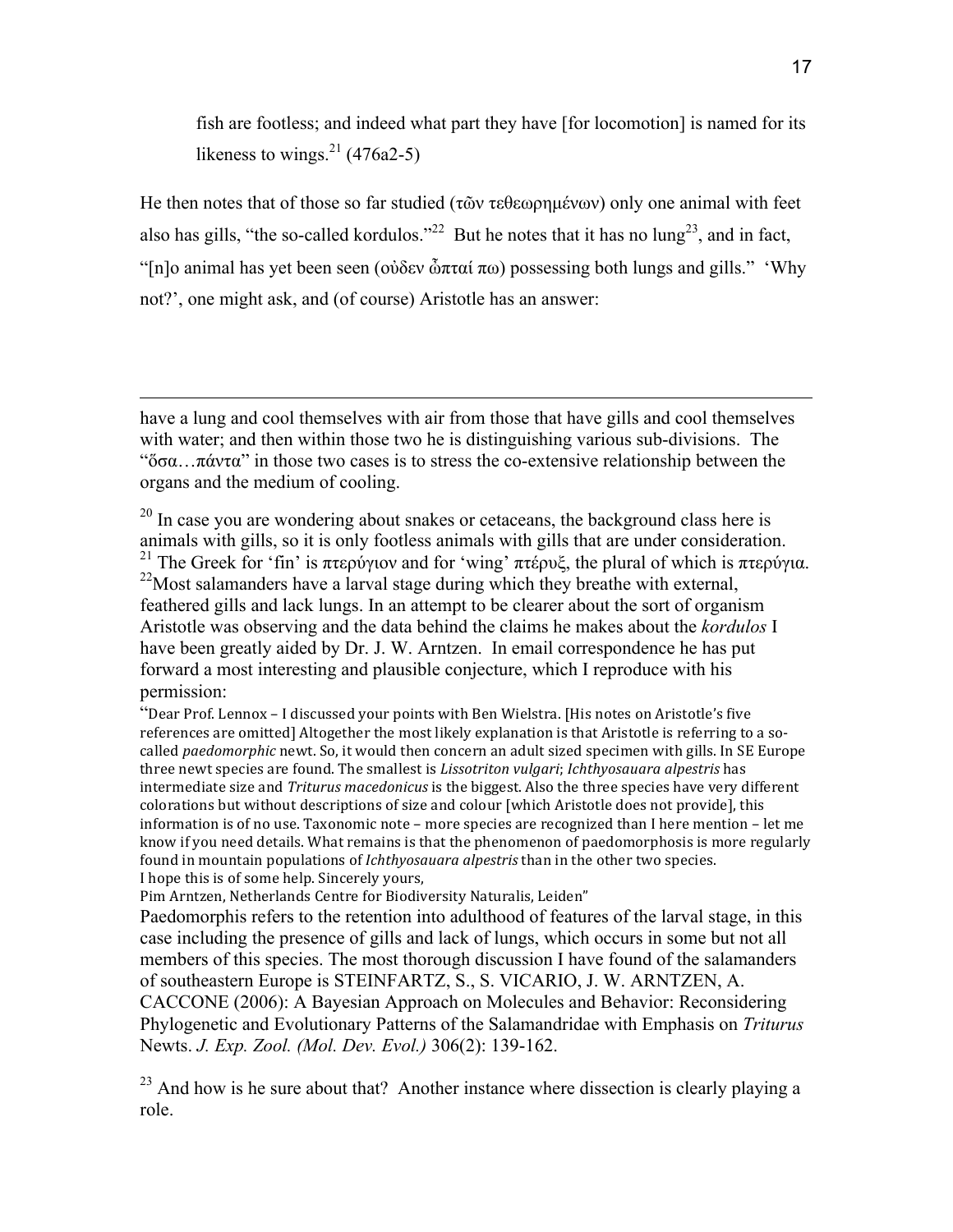A cause is that the lung is for the sake of (ἕνεκα) cooling by breath...while the gills are related to  $(\pi \rho \delta \varsigma)$  cooling by means of water; and there is one instrument for one use, and one is sufficient for cooling in all cases. So since we see nature doing nothing in vain, while having two, one would be in vain, on this account some animals have gills, some lungs, but none have both. (476a7-15)

There are a variety of interesting features of this argument for our topic. First, Aristotle goes out of his way to stress the inductive basis of the *explanandum*: *none has yet been seen* with both lung and gills. Indeed, *until now* only one animal equipped for walking on land *has been seen* with gills.<sup>24</sup> Given the plausible conjecture mentioned in note 20, it is possible that Aristotle had seen two otherwise similar adult animals, one with lungs and the other with gills. Second, there are subtle distinctions between the functional characterizations of the lung and gills: the former is present for the sake of (ἕνεκα) cooling by (ὑπό) breath; the latter are related to  $(πρός)$  cooling by way of  $(από)$  water. Aristotle is not yet committing himself to the claim that gills are *for the sake of* cooling. Up to this point, it has been mentioned a number of times without justification that fish cool by means of gills but there has not been any argument that cooling is the function for the sake of which fish have gills. What *has* been clearly established is that the class of animals with a cardiovascular system, and the heat generated by it, is of wider extension that breathing and the parts that are necessary to perform the activity of breathing; and that the class of animals with a cardiovascular system is co-extensive with the animals that breathe *plus* the animals with gills.

# **5. From Breathing to Cooling: the Value of Functional Anatomy**

At the beginning of chapter 13, Aristotle announces that he must speak "about *cooling*, in what way it comes about both for those that breathe and for those having gills." (477a11-12) This is a central theme of the remainder of the treatise, though it is *interwoven* with discussions of the intimately connected topics of generation, life and death, and the movements of the heart and blood vessels. Because of this paper's theme, I will focus on what the discussion in chapter 16 may tell us about the connection insisted

<sup>&</sup>lt;sup>24</sup> The same stress can be found at *HA* VII 589b26-7: ἓν δὲ μόνον νῦν ὦπται τοιοῦτον, ὁ καλούµενος κορδύλος; οὗτος γὰρ πνεύµονα µὲν οὐκ ἔχει ἀλλὰ βράγχια…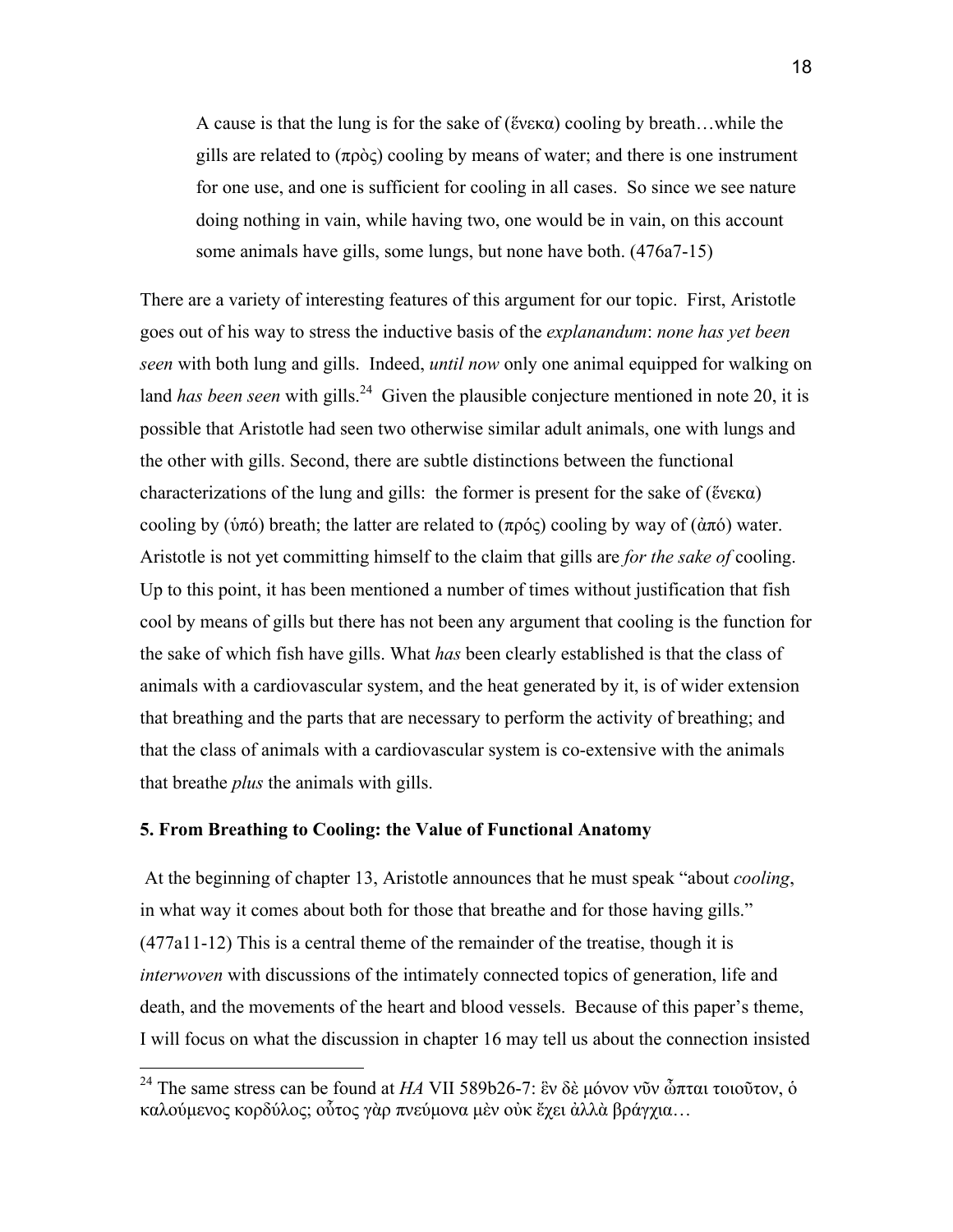upon in the passage that closes chapter three, the connection between teleological inquiry into respiration and the use of dissection.

In this chapter, Aristotle refocuses the inquiry in a number of closely related respects:

[i] The inquiry has shifted to a *more universal* level, to the mechanisms of cooling in *all* the blooded animals.

[ii] That shift is a consequence of having focused, from the beginning of the investigation, on the *purpose* of respiration.

[iii] Once the purpose of respiration is properly understood, it follows that cooling *must be shared by all blooded animals*.

[iv] But since fish are blooded and therefore have hearts, their hearts must use heat for the same nutritive purposes as all blooded animals and distribute that blood to the other parts of the body by means of blood vessels

[v] And given all that, *they have the same need for cooling* as all blooded animals.

By focusing on the *function* of respiration then, recognizing that it is a function that must be shared by all blooded animals, and realizing that lungs are *not* co-extensive with the entire class of blooded animals, Aristotle is poised to grasp the analogical identity between lungs and gills. In what follows I present evidence that what led Aristotle to shift the inquiry to this higher, functional/analogical level, was holding a constant teleological focus while he was carrying out his comparative anatomical studies. That is, the argument from this point on is an illustration of the value of following the normative recommendation that closes chapter 3—and may well have been intended as such.

# **6. Proving Gills are for the sake of Cooling**

Chapter 16 makes the case for gills being present for the sake of cooling. But it does so in a way that is rich in hints about the methodology he followed in reaching this conclusion, and it is on these hints that I shall focus. Let us begin with a sentence that actually closes *Resp*. 15 (*Juv*. 21) in Bekker, followed by most modern editors.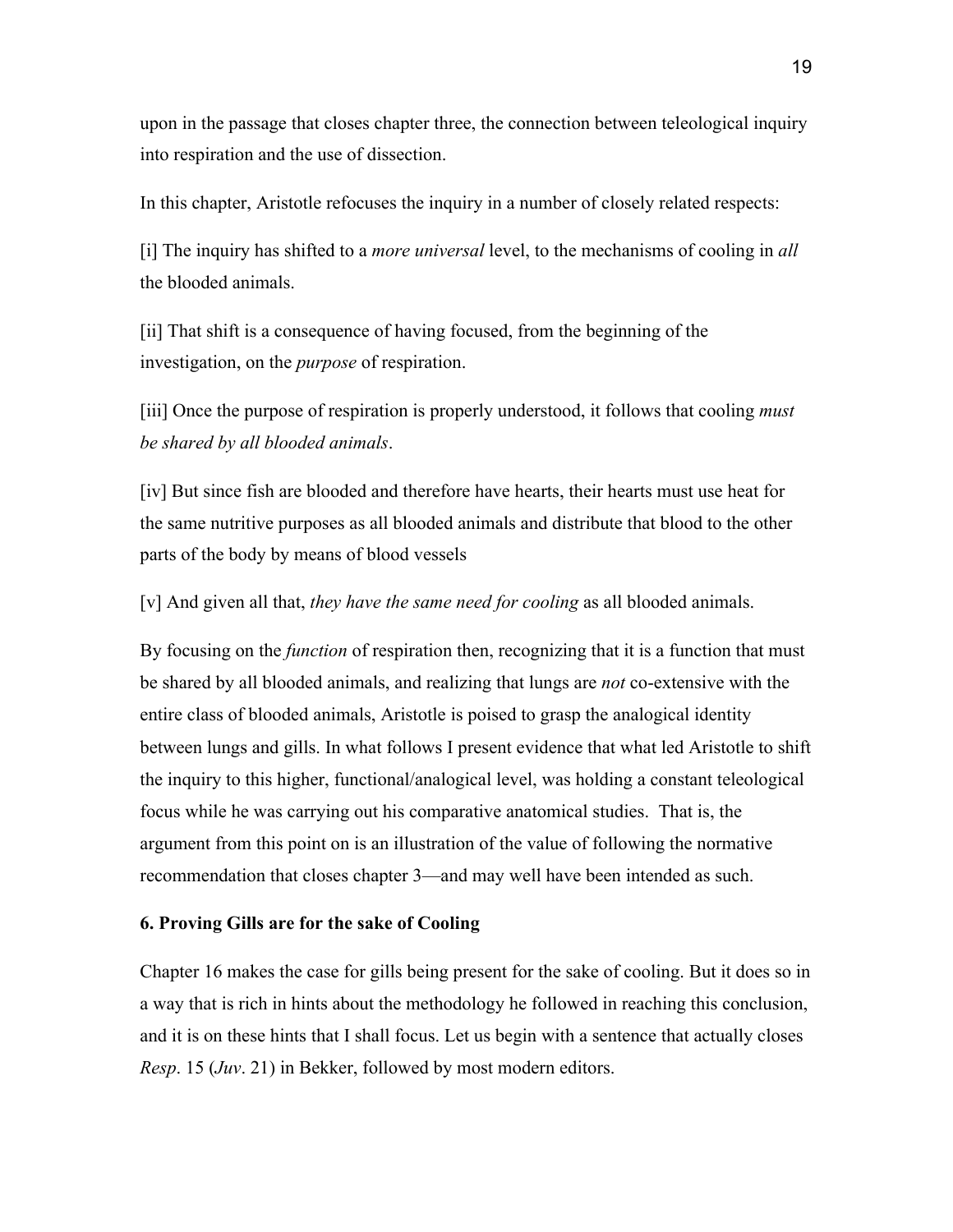And for what reason those breathe most that have a bloody lung is clear from these facts. For those that are warmer have need of greater cooling, but at the same time the breath is transported easily to the source of the heat in the heart. And the way in which the heart has a passageway to the lung needs to be studied from the things that have been dissected [ἔκ τῶν ἀνατεµνοµένων; cp. ἔκ τῶν ἀνατοµῶν, 478a35-b1] and from what has been written in the inquiries [τῶν iστοριῶν τῶν περὶ τὰ ζῶα γεγραμμένων].  $(478a21-28)^{25}$ 

The opening line refers back to facts established in the immediately proceeding discussion, regarding the large network of blood vessels (connected ultimately to the heart) and the large network of tubes filled with air (and ultimately connected to the windpipe) lying side by side one another in the lungs of all lunged animals.<sup>26</sup> These facts, he claims, help us understand why animals that breathe most also have more blood in their lungs—Aristotle infers that this is because they are warmer and have a greater need for cooling. In these animals there is both a system that allows for easy transport of air to the lung and, as he is now going to discuss, a passageway to the lung for the blood.

This chapter has two references to dissections<sup>27</sup>; the first one, here, recommends that the student/investigator look at dissected animals to observe the connections between the

<sup>&</sup>lt;sup>25</sup> Καὶ διότι δὴ μάλιστ' ἀναπνέουσι τὰ ἔχοντα τὸν πνεύμονα ἔναιμον, ἐκ τούτων δῆλον· τό τε γὰρ θερµότερον πλείονος δεῖται τῆς καταψύξεως, ἅµα δὲ καὶ πρὸς τὴν ἀρχὴν τῆς θερμότητος τὴν ἐν τῇ καρδία πορεύεται τὸ πνεῦμα ῥαδίως. Ὁν δὲ τρόπον ἡ καρδία τὴν σύντρησιν ἔχει πρὸς τὸν πνεύµονα, δεῖ θεωρεῖν ἔκ τε τῶν ἀνατεµνοµένων καὶ τῶν ἱστοριῶν τῶν περὶ τὰ ζῷα γεγραµµένων. <sup>26</sup> *Resp*. 478a12-14: "the lung is sponge-like and filled with tubes, and of all the so-called

viscera this part is the most filled with blood (ἐναιµότατον)." There is another detailed discussion of the vascular connections between the heart and the lung in *HA* III.3 513a35 b1, 513b11-25. Unfortunately it does not have a parallel discussion of the vascular connections between heart and gills.

 $27$  Of the explicit references to dissection in Aristotle, the two in this chapter, along with those in the *PA* III and *GA* II discussed above in section 3. and one previous one in *PN* (*De Somno* 3. 456b2) are all there are about the heart in relation to the blood vessels. That is, however, more references about one organ system than any other, except for the male and female reproductive organs, which, if we include things like the movement of embryos and the number of offspring in the womb, account for 15 of 28 references. This may tell us something about how far along the process of producing anatomical 'atlases' was during Aristotle's lifetime. From the perspective of the author of *PA* and *GA*, these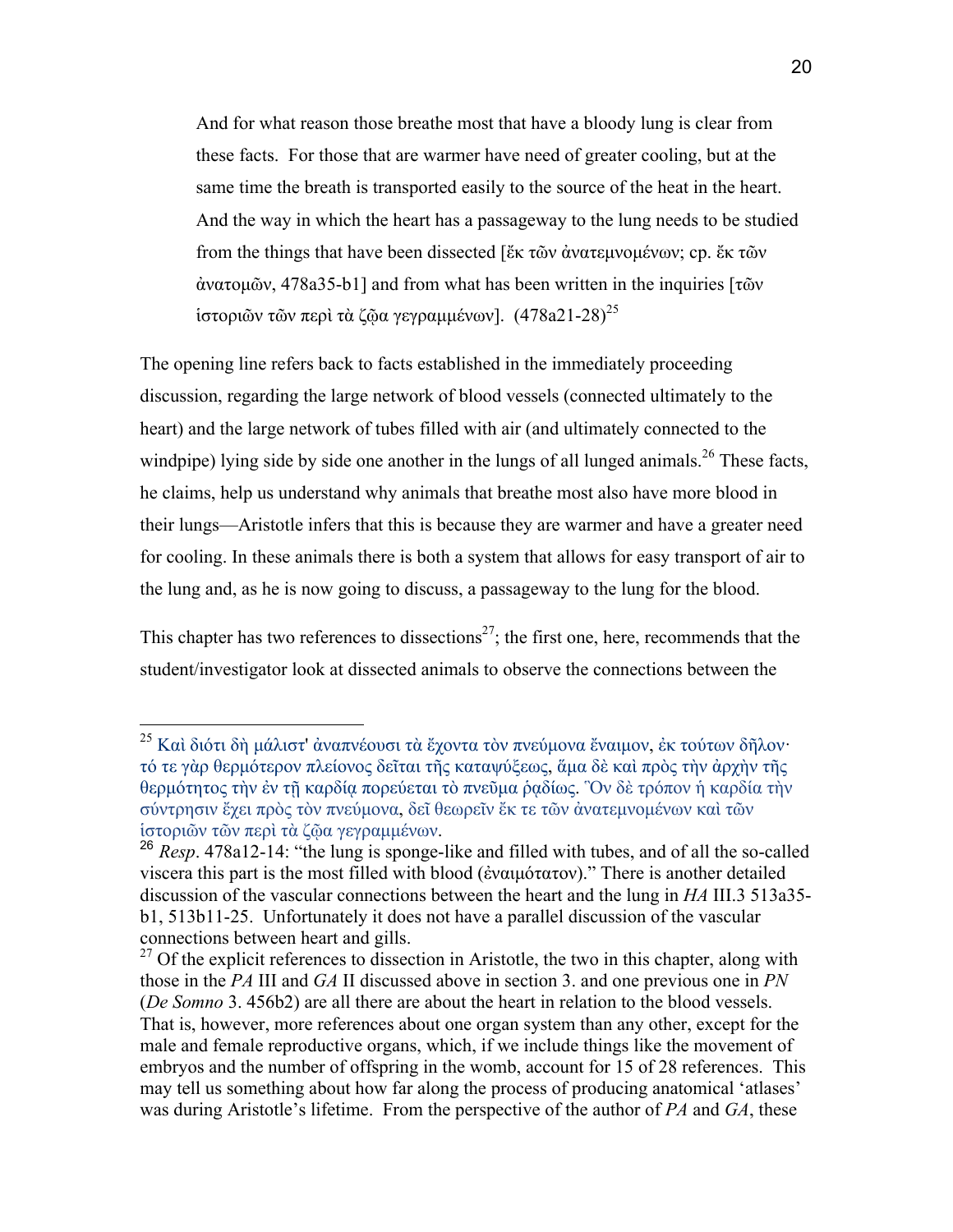lung and the heart.<sup>28</sup> This reference is unusual in that it uses the past participle of the verb ἀνατέµνω, while Aristotle typically refers the reader to what can be observed "in the dissections" using the plural of the noun ἀνατομή. This first reference, then, suggests that the reader is being directed to what one observes when dissections are performed rather than to collections of diagrammatic representations that seem to be the implied reference of the noun.<sup>29</sup> Both here and in the later reference (where the dative plural noun *is* used) there are conjoint yet contrastive references to histories and dissections. In the first reference there is an implicit contrast in the restriction of what has been *written* to the histories; but in the second we are explicitly told that there are distinct *epistemic* reasons for consulting the histories and the dissections. Recommending consulting histories and dissections for distinct reasons is not uncommon. Surprisingly, however, on a number of occasions it is the *dissections* that are recommended to improve ἀκριβεία, rather than, or along with, the histories.<sup>30</sup>

To this point, then, his functional anatomy has established that, in animals with lungs, there is a system of blood vessels within the lung, originating in the heart, that allows the blood in the lung to be contiguous with a system of tubes, originating in the windpipe, that transport breath to and from the lungs. He goes on:

So then: generally speaking [ὅλως] the nature of animals has need of cooling on account of the setting of the soul aglow in the heart [διὰ τὴν ἐν τῇ καρδίᾳ τῆς ψυχῆς ἐμπύρευςιν<sup>31</sup>]. As many animals as have not only a heart but a lung as

 $\overline{a}$ 

would be two obvious places to start, given the importance of the functions of the cardiovascular and reproductive systems to his overall understanding of animals.

<sup>&</sup>lt;sup>28</sup> Since Aristotle has no concept of a circulatory system and thus of a functional difference between our 'arterial' and 'venous' systems, I suppose he would be referring to both the network of blood vessels stemming from the pulmonary artery and those leading to the pulmonary vein.

<sup>29</sup> E.g. *GA* II.7 746a15 refers to *paradeigmata*, *HA* I.17 497a32, IV.1 525a9 refer to *diagraphai*, and *HA* III.1 511a12-13 refers to *schemata*. <sup>30</sup> E.g. at *HA* III.1 511a14-15, *PA* III.4 666a9, and IV.13 696b15-16.

<sup>&</sup>lt;sup>31</sup> The majority of mss. have ἐμπύρωσιν, but Ross defends ἐμπύρευςιν (which is found in two mss.) on grounds that the spelling of the verb used by Aristotle is ἐµπύρευω. Ross doesn't mention a strong piece of evidence supporting his recommendation, namely the use of the phrase ἡ φύσις ἐµπεπύρευκεν αὐτήν [= τὴν ψύχην] earlier in *Resp*. at 474b13,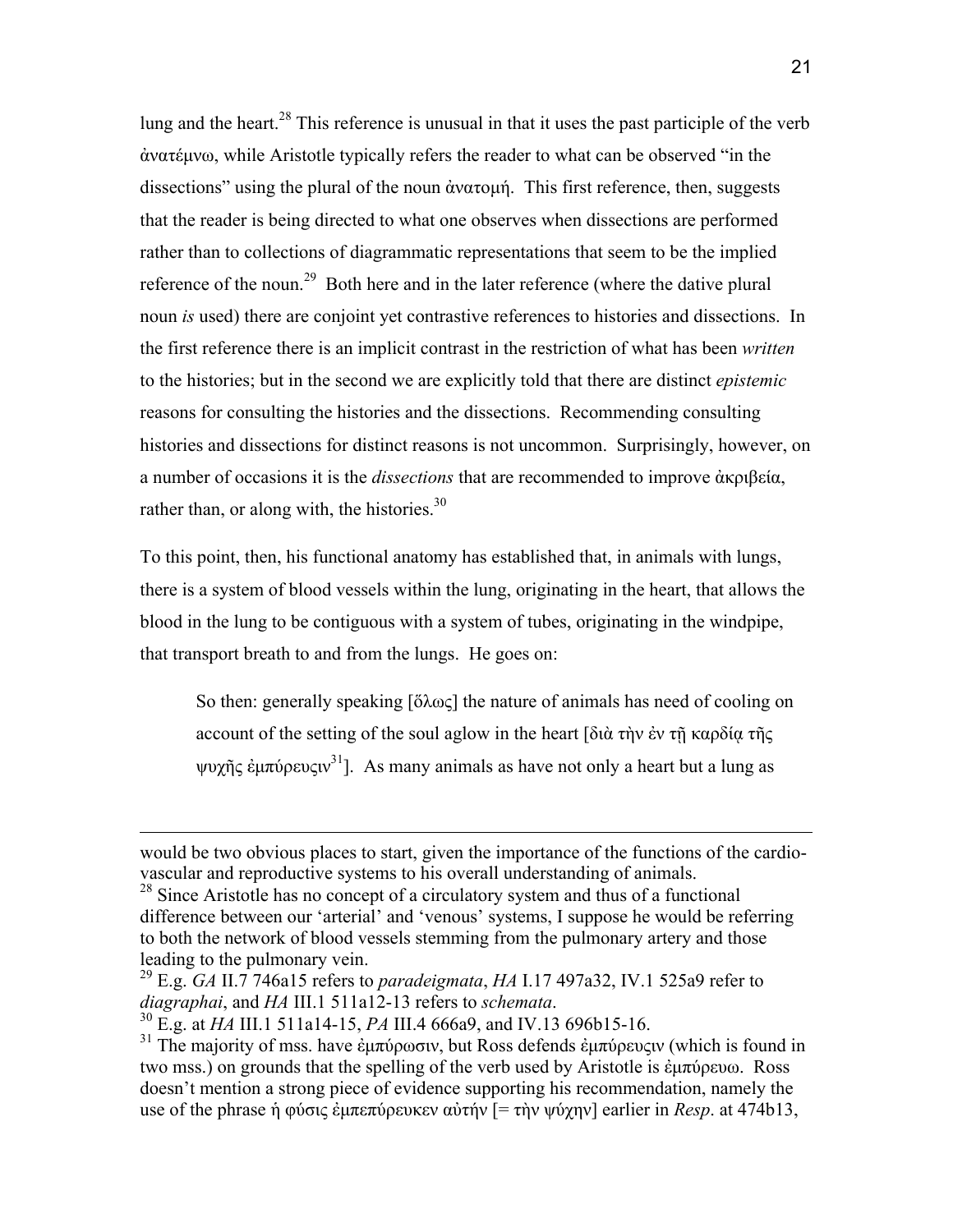well, produce this  $\le$ cooling by respiration. However, those having a heart but *not* a lung, as with the fish, on account of their nature being aquatic, produce cooling by the water passing through the gills. $32$ 

There are echoes here of the framework established in chapter 8, esp. of *Resp*. 474b7- 13. In that passage, after stating that it is clear from the dissections that the heart is the starting point of the blood vessels, which contain the blood, Aristotle refers to the *De anima* as having established that the other capacities of the soul depend on the nutritive soul, which in turn depends on 'natural fire'—and "in this nature has set the soul aglow". Based on our passage one might take the reference of "in this" to be the heart, but that does work grammatically, and I think we need to read the ἐν τούτῳ instrumentally: "*by means of this* [ie. the natural fire] nature sets the soul aglow". The heat thus generated by that natural fire must be moderated, and in all animals with lungs as well as hearts that moderating cooling is accomplished by means of respiration. But fish too are blooded animals with hearts, and so need cooling as well. And here Aristotle asserts, without argument, that "on account of their nature being aquatic, [fish] produce cooling by the water passing through the gills." As so often with Aristotle, the evidence in support of this very broad and bold causal claim *follows* its assertion. He next reviews what one learns by doing a careful dissectional study of the relationship between hearts and gills in fish. The review begins with a point about the orientation of the heart in fish.

Now how the heart is positioned in relationship to the gills, one ought to study for purposes of visualizing from the dissections, and for purposes of precision from the histories<sup>33</sup>; but to speak summarily and for present purposes, they are related in following manner. While it might seem that the position of the heart in the

 $\overline{a}$ 

which uses the verb as opposed to the noun based on it to express exactly the same thought.

<sup>&</sup>lt;sup>32</sup> Καταψύξεως μὲν οὖν ὅλως ἡ τῶν ζώων δεῖται φύσις διὰ τὴν ἐν τῇ καρδία τῆς ψυχῆς ἐµπύρευσιν. Ταύτην δὲ ποιεῖται διὰ τῆς ἀναπνοῆς ὅσα µὴ µόνον ἔχουσι καρδίαν ἀλλὰ καὶ πνεύµονα τῶν ζῴων. Τὰ δὲ καρδίαν µὲν ἔχοντα, πνεύµονα δὲ µή, καθάπερ οἱ ἰχθύες διὰ τὸ ἔνυδρον αὐτῶν τὴν φύσιν εἶναι, τῷ ὕδατι ποιοῦνται τὴν κατάψυξιν διὰ τῶν βραγχίων. <sup>33</sup> There is one very brief account of the connection between heart and gills at *HA* II.17

<sup>507</sup>a3-10, but it more or less duplicates what is said here.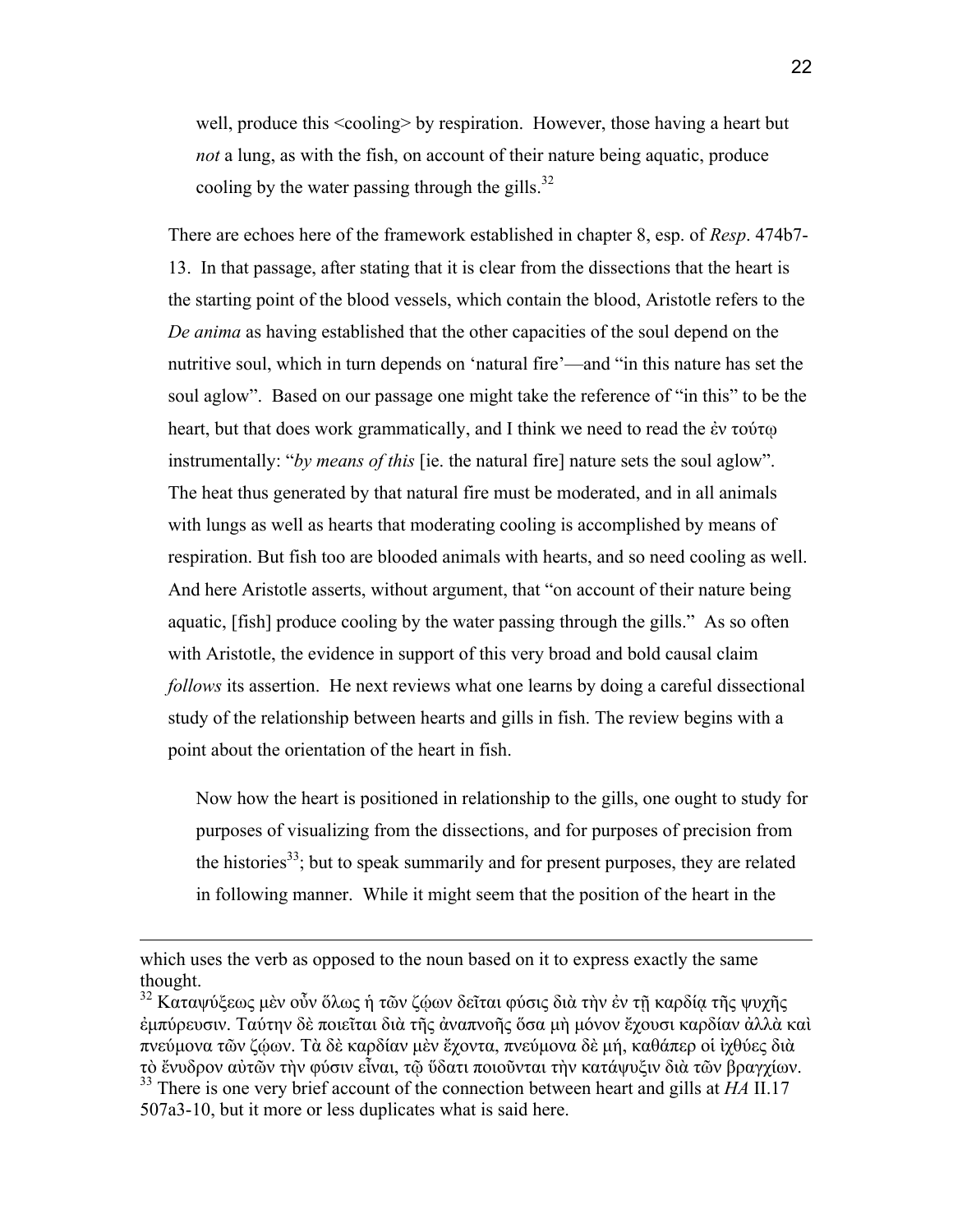footed animals and in the fishes is not alike, in fact it is. For the direction in which their heads face is where the apex of the heart is situated. But since the heads in the case of walking animals and fish do not point in the same way, the heart  $\leq$  in the case of fish has its apex toward the mouth. (478a34-b7)<sup>34</sup>

It is the visual evidence from dissection, as descriptively interpreted in the *historia* that is based on it, that will be critical for his case that the gills play the same functional role in fish that lungs do in all other blooded animals. The dual references to the dissections and the histories are quite common (obviously, only outside the *History of Animals*) and sometimes stress that the former provides a visualization and the latter a written description.<sup>35</sup> It is easy to assume that Aristotle thinks of the first as providing a rather vivid, concrete illustration of the point he is making while the *historia* captures the universal nature of the phenomenon in question, but caution is needed. We don't know what was being provided for "visualization", but the words that are used to characterize what one sees "in the dissections", such as διαγραφή and παράδειγμα, can refer to quite abstract representations. For example, just as a geometric illustration might be drawn in such a way as to represent a truth about all triangles, so too a diagram of the vascular connections between heart and lung or heart and gills can be illustrated in a way that prescinds from all details specific to particular kinds of animals—indeed, that is what textbook or website illustrations typically do today. In our passage the crucial point Aristotle is making is that the orientation of the body of a fish might mislead you into thinking there is a fundamental difference in the location of the apex of the heart in fish compared to other blooded animals. This is a first step in Aristotle's case that the cardio-

<sup>&</sup>lt;sup>34</sup> Ώς δ' ή θέσις έχει τῆς καρδίας πρὸς τὰ βράγχια, πρὸς μὲν τὴν ὄψιν ἐκ τῶν <478b> ἀνατοµῶν δεῖ θεωρεῖν, πρὸς δ' ἀκρίβειαν ἐκ τῶν ἱστοριῶν· ὡς δ' ἐν κεφαλαίοις εἰπεῖν καὶ νῦν, ἔχει τόνδε τὸν τρόπον. Δόξειε µὲν γὰρ ‹ἂν› οὐχ ὡσαύτως ἔχειν τὴν θέσιν ἡ καρδία τοῖς τε πεζοῖς τῶν ζῴων καὶ τοῖς ἰχθύσιν, ἔχει δ' ὡσαύτως. ᾟ γὰρ νεύουσι τὰς κεφαλάς, ἐνταῦθ' ἡ καρδία τὸ ὀξὺ ἔχει. Ἐπεὶ δὲ οὐχ ὡσαύτως αἱ κεφαλαὶ νεύουσι τοῖς τε πεζοῖς τῶν ζῷων καὶ τοῖς ἰχθύσι, πρὸς τὸ στόμα ἡ καρδία τὸ ὀξὺ ἔχει.<br><sup>35</sup> Cp. *HA* I.17 497a32: ὦν ἡ μὲν ὄψις θεωρείσθω ἐκ τῆς διαγραφῆς ἐν ταῖς aνατομαῖς…;

*PA* IV.5 680a1-4: ὅν δὲ τρόπον ἔχει τούτων ἔκαστον, ἔκ τε τῶν ἱστοριῶν τῶν περὶ τὰ ζῷα θεωρείσθω καὶ ανατοµῶν; τὰ µὲν γὰρ τῷ λογῷ τὰ δὲ πρὸς τὴν ὄψιν αὐτῶν σαφηνίζειν δεῖ µᾶλλον; and *GA* II.7 746a14-16: Δεῖ δὲ ταῦτα θεωρεῖν ἔκ τε τῶν παραδειγµάτων τῶν ἐν ταῖς ανατοµαῖς καὶ τῶν ἐν ταῖς ἱστορίαις γεγραµµένων**.**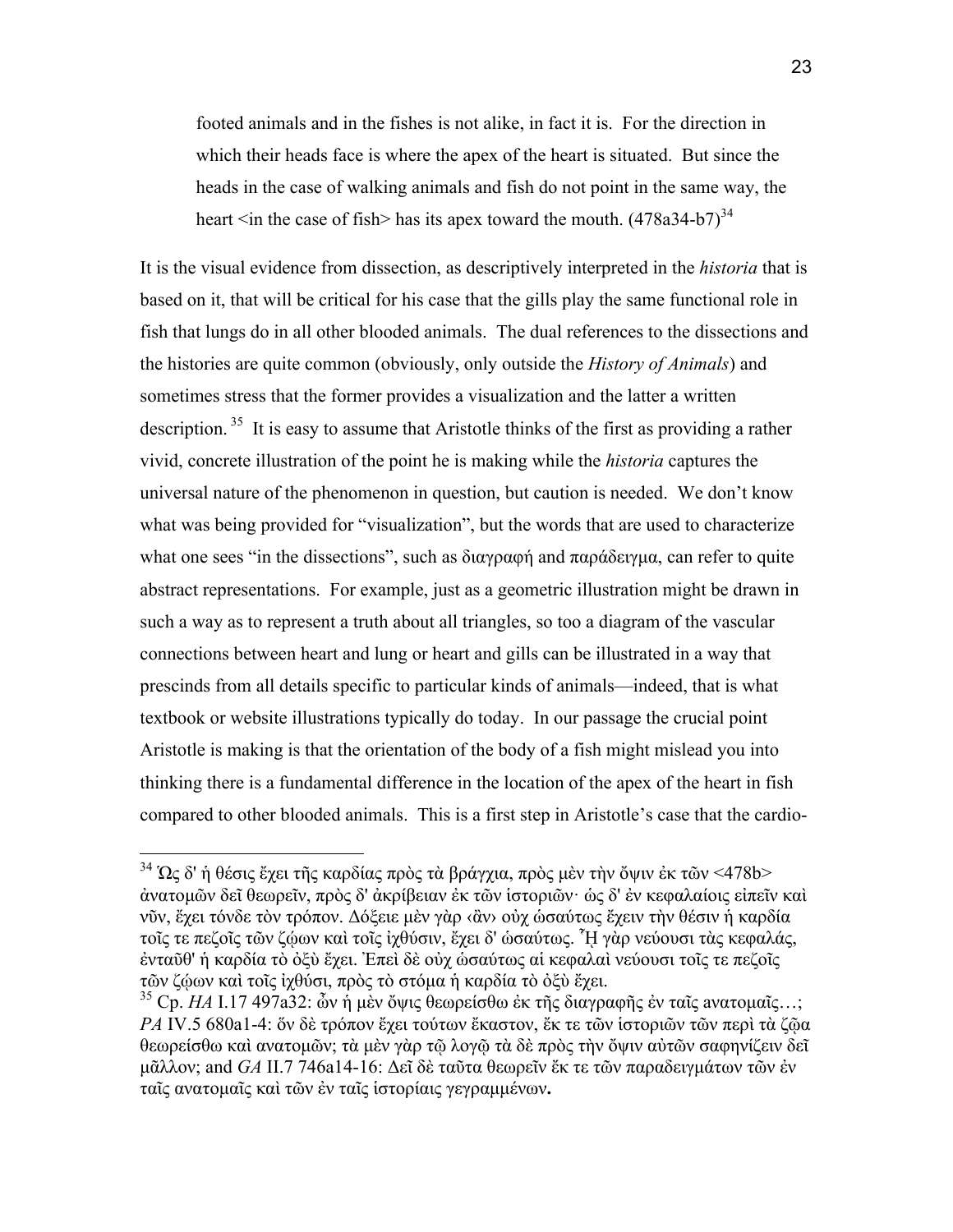vascular system in fish is fundamentally like all other blooded animals. More detail on the similarities comes next.

A tube, sinu-vascular (φλεβονευρώδης) in character, extends from the top of the heart to the mid-point where all the gills connect to one another. So this is the largest tube, but on either side of the heart others too stretch to the uppermost point of each of the gills, through which the cooling comes about in relation to the heart, by means of the water continuously flowing through the gills. In like manner, in those that breathe the chest frequently moves up and down when breath is taken in and expelled, like the gills in the fish.  $(478b7-15)^{36}$ 

Two important analogical identifications are noted as the result of functionally focused dissection: first, in fish there is a tube extending from the top of the heart<sup>37</sup> composed of the same sort of uniform substance as the blood vessels in lunged animals, which extends out from the heart to a point between the gills on the two sides of the fish; second, there are other blood vessels extending to each of the gills so that water can cool the blood as it flows over them<sup>38</sup>; and finally, there appears to be a reference to the 'fanning' of the gills, since he says "the chest frequently moves up and down when breath is taken in and expelled, like the gills in the fish."<sup>39</sup>

<sup>&</sup>lt;sup>36</sup> Τείνει δ' ἐξ ἄκρου τῆς καρδίας αὐλὸς φλεβονευρώδης εἰς τὸ μέσον, ἦ συνάπτουσιν ἀλλήλοις πάντα τὰ βράγχια. Μέγιστος µὲν οὖν οὗτός ἐστιν, ἔνθεν δὲ καὶ ἔνθεν τῆς καρδίας καὶ ἕτεροι τείνουσιν εἰς ἄκρον ἑκάστου τῶν βραγχίων, δι' ὧν ἡ κατάψυξις γίνεται πρὸς τὴν καρδίαν, διαυλωνίζοντος ἀεὶ τοῦ ὕδατος διὰ τῶν βραγχίων. Ὡσαύτως δὲ τοῖς ἀναπνέουσιν ὁ θώραξ ἄνω καὶ κάτω κινεῖται πολλάκις δεχοµένων τὸ πνεῦµα καὶ ἐξιέντων, ὡς τὰ βράγχια τοῖς ἰχθύσιν. <sup>37</sup> Today referred to as the *conus* or *bulbus arteriosis*. <sup>38</sup> It is difficult to be certain what he is referring to here; Ogle conjectures that he is

generalizing from examining a ray (p. 131, note 136) in which the aortic arches are idiosyncratic, but that seems unlikely. Ogle assumes that Aristotle is only referring to the aortic arches stemming from the *conus arteriosis* to the gills. But since Aristotle doesn't make our functional distinction between veins and arteries, and it seems clear he is discussing vessels that are not connected to the *conus arteriosis*, it occurs to me that he may be referring to the blood vessels that we think of as taking oxygenated blood *from* the gills to the body.

<sup>39</sup> This is more explicit in the discussion of gills in *PA* IV.13 (which refers to our discussion): "A cause of the number of gills being larger or smaller is a larger or smaller amount of heat in the heart; for the movement must be more rapid and stronger for those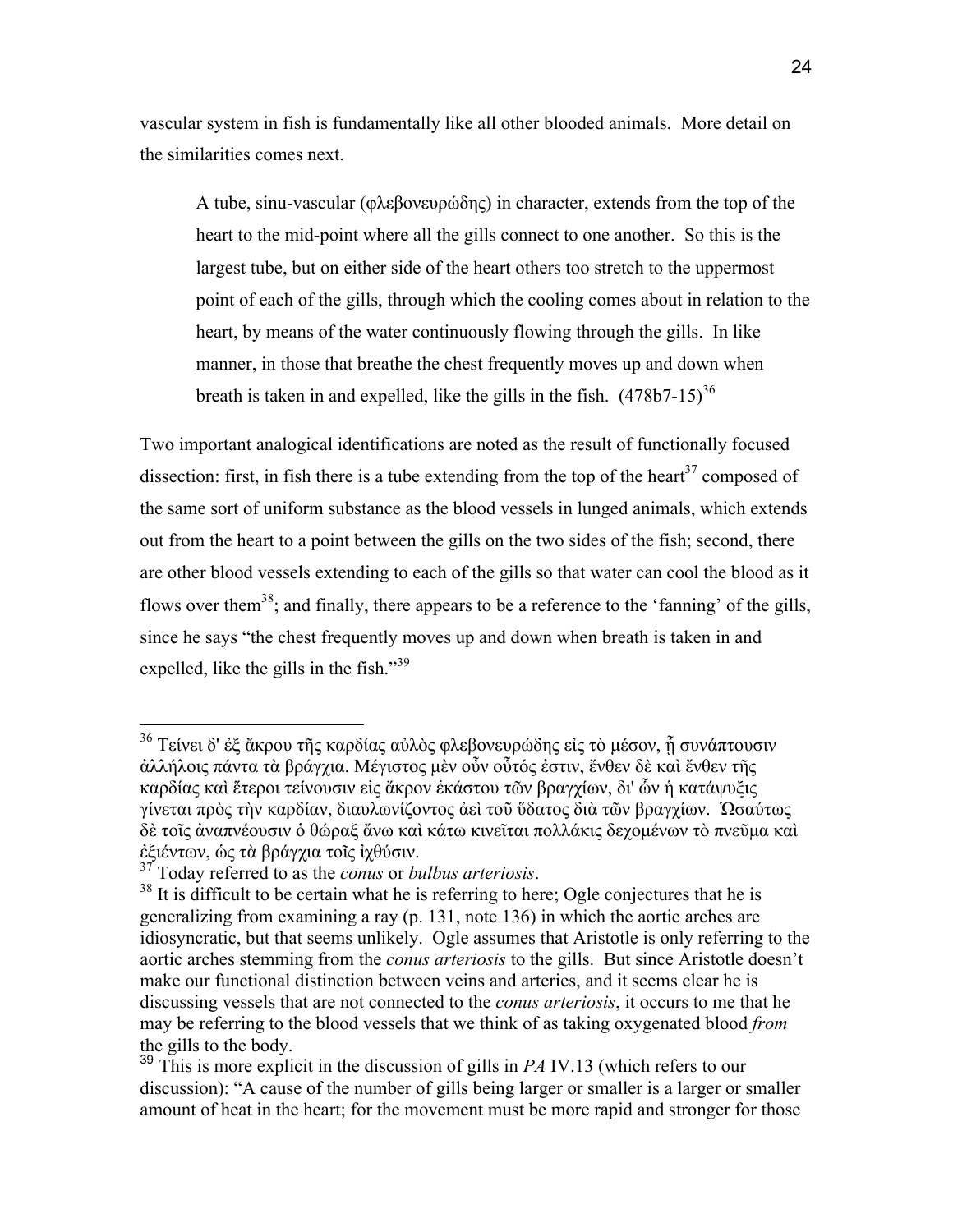Aristotle provides a bit more detail to the analogy in chapter 21, once again drawing attention to the reason why respiration should be discussed as part of an investigation of youth, old age, life and death:

And the air enters into many ducts in the lungs, like channels, and alongside each of [these ducts] blood vessels are extended, so that the whole lung seems to be filled with blood. And we call the inhaling of the air 'respiration' and its exhaling 'expiration.' And this always takes place continuously, and the animal lives so long as this part moves continuously. And for this reason life depends on respiration and expiration. And in the same way motion arises in the gills of fish. For when the heat in the blood throughout the parts increases, the gills also rise up and water flows through [them]. And when water is allowed to flow in relation to the heart through these channels, the gills are also cooled and collapse, and the water is expelled. Thus whenever the heat of the heart increases water is always taken in, and when it is cooled again the water flows out. For this reason too the final authority<sup>40</sup> concerning living and not living for those with lungs rests with breathing, and for those with gills with the taking in of water. (480b6-20)

Engaged as he is in a comparative anatomical study governed by teleological norms, Aristotle is searching for analogies between gills and lungs because, given that fish are blooded animals with hearts, but lack lungs, they must have a way of cooling the heart region. It has been determined that that is what lungs are for, and since everything with a cardio-vascular system needs that cooling, and fish lack lungs, they must accomplish it by some other means. But Aristotle is not satisfied with *imagining* or *supposing* that fish accomplish this by means of gills—he makes his case based on a careful comparative anatomical study of the vascular connections between heart and lungs and those between heart and gills, and finds that, superficial appearances notwithstanding, they have much in common.

 $\overline{a}$ 

with more heat. And those with more gills and double gills have a nature of this sort more than those with simpler and fewer gills." (696b15-20)

<sup>&</sup>lt;sup>40</sup> τὸ τέλος here, as is recognized by LSJ (sv. τέλος I. 2) has the sense of the final authority over decision-making (indeed, their recommended translation for its use here is "decisive difference between").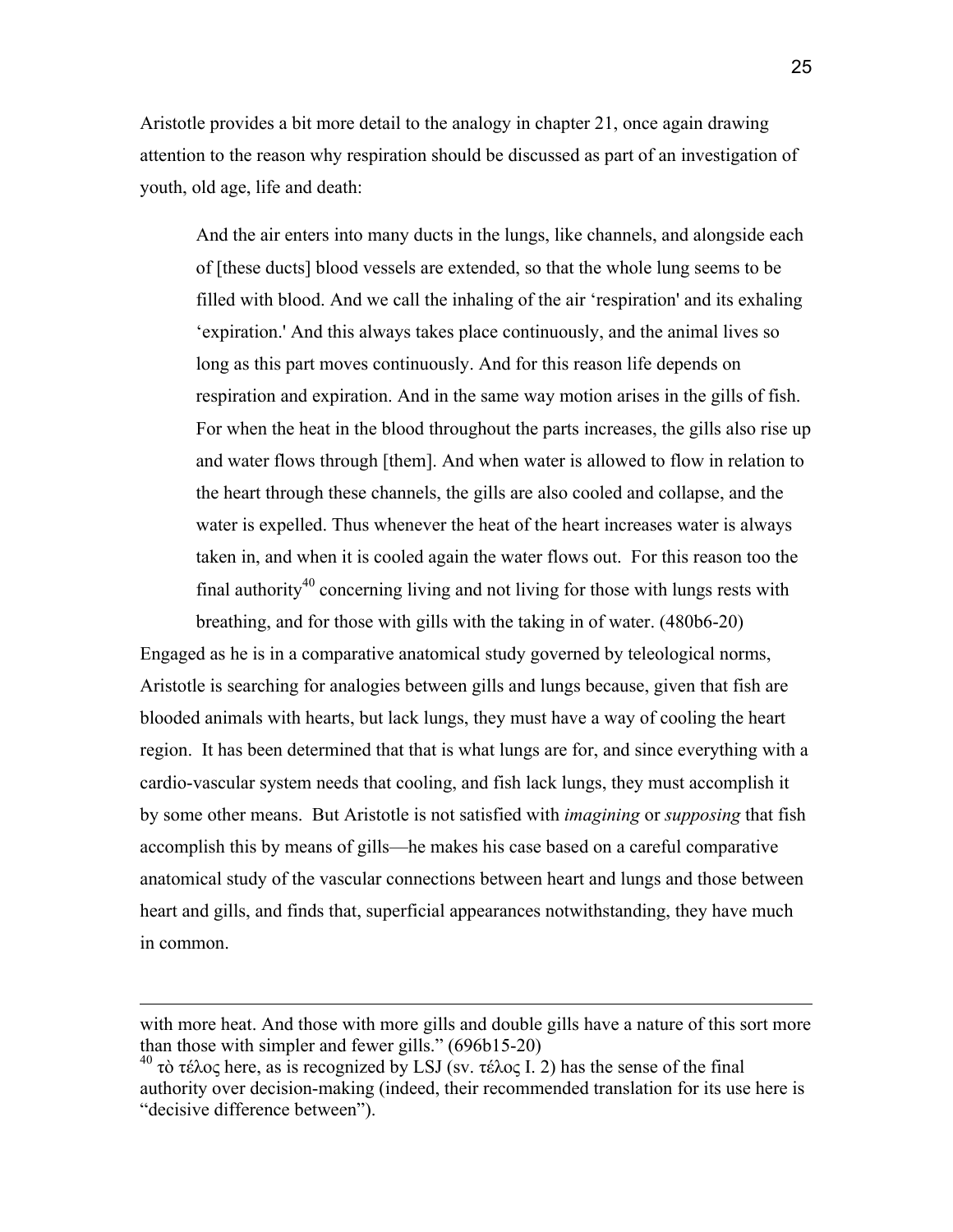Finally, he concludes his discussion of respiration with one final analogy between gills and lungs, which provides a clever segue into the topic of life and death.

And breathing animals are suffocated in a small amount of air that remains the same; for each of them rapidly becomes hot since contact with the blood heats each animal. And being hot, the blood prevents cooling; and when, owing to sickness or old age, the lung in the case of breathing animals, or the gills in the case of water-dwelling animals, is unable to move, at that point death results. $41$ 

This, it will be recalled, was the initial justification, at the beginning of *On Youth and Old Age*, for including respiration in this discussion. But there is an important difference between what was said at the beginning of the inquiry and what is said here: there, it will be recalled, Aristotle stressed that it was necessary to discuss respiration at the same time as youth, old age, life and death because in some animals whether they live or not is dependent on respiration (467b10-13); and a few pages later, as he initiates his discussion of respiration, one of his very first complaints about previous accounts is that they claim all animals breathe, and in particular that fish do—which, he insists, is not true. (470a8- 10) But by keeping our focus on the question of the *goal* of respiration while engaged in our comparative anatomy, we have established that its function, cooling the region where the heart concocts the blood into its final, nutrient form, is a function shared by all blooded animals, including fish. And that has led us to the discovery that the gills in animals with gills—in their structure, in their vascular connections to the heart, in their movements, and finally in their age-related pathology, are the same by way of analogy with the lungs in all the other blooded animals.

## **7. Summative Conclusion**

Aristotle begins with the obvious importance of breathing to life for all animals that breathe—that breathing is of life and death importance is obvious; but *why* it is so

<sup>&</sup>lt;sup>41</sup> Καὶ τὰ μὲν ἀναπνέοντα ἐν ὀλίγω ἀέρι καὶ τῷ αὐτῷ ἀποπνίγονται· ταχέως γὰρ ἑκάτερον αὐτῶν γίνεται θερµόν (θερµαίνει γὰρ ἡ τοῦ αἵµατος θίξις ἑκάτερον), θερµὸν δ' ὂν <τὸ αἷµα> κωλύει τὴν κατάψυξιν· καὶ µὴ δυναµένων κινεῖν τῶν µὲν ἀναπνεόντων τὸν πνεύµονα τῶν δ' ἐνύδρων τὰ βράγχια διὰ πάθος ἢ διὰ γῆρας, τότε συµβαίνειν ‹δεῖ› τὴν τελευτήν.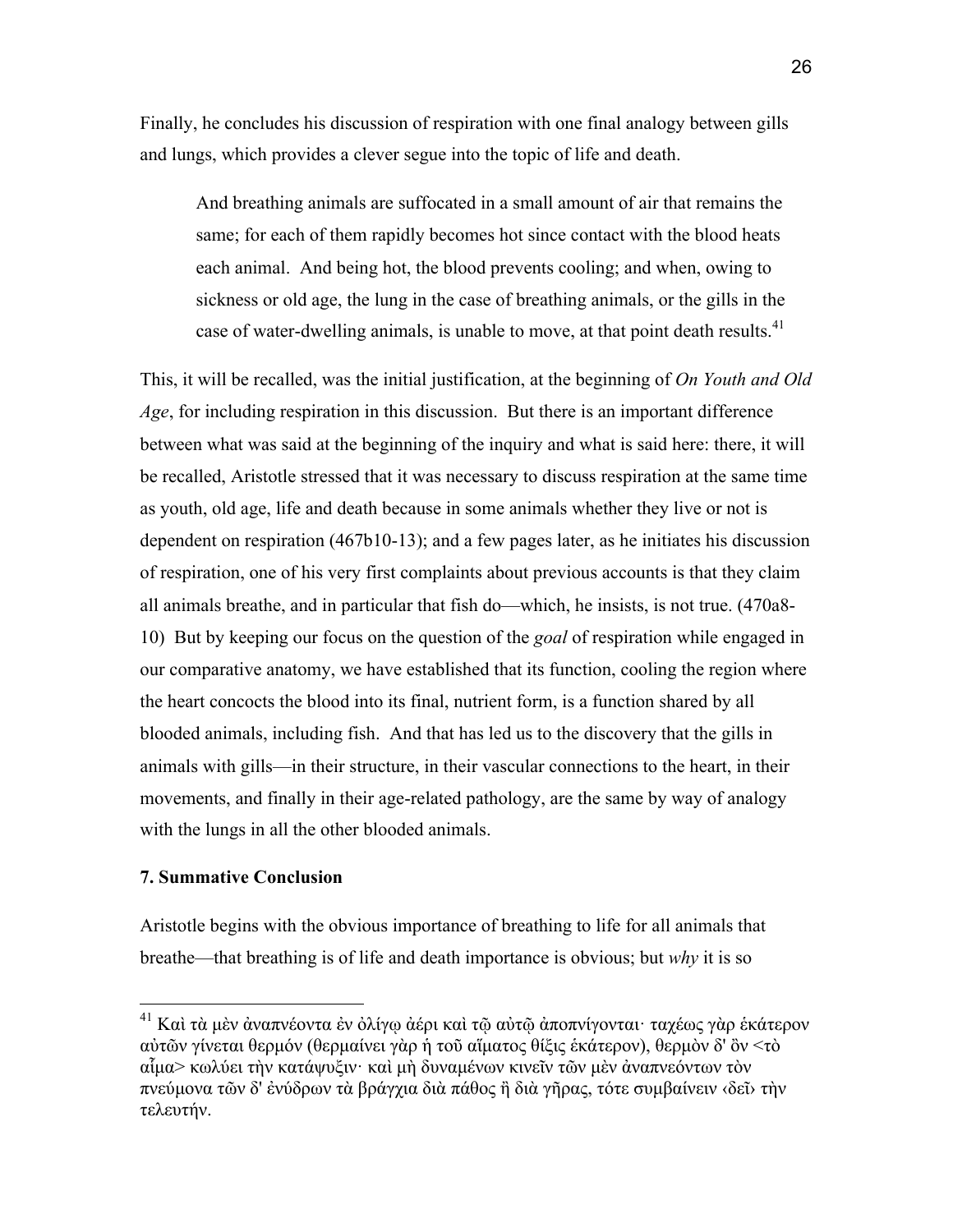important is not at all clear. Aristotle approaches that question having already determined to his satisfaction that the nutritive soul acts by means of heat in the heart to produce the blood that is the final nutrient in blooded animals. And we have seen that he repeatedly stresses the crucial importance of dissection of the visceral organs in his having reached that conclusion. The heart, then, performs its nutritive function by means of a 'natural fire' or an 'inborn heat'. But that 'natural fire,' without constant moderation, would simply burn itself out. As we've seen, he reaches the conclusion that in animals with heart and lungs, that moderation is achieved by respiration, while in animals with heart and gills, it is achieved by the gills bringing in and expelling water.<sup>42</sup> My concern has been whether Aristotle is right to insist on the importance for a natural inquiry that the anatomical study of the parts be governed by teleological questions about their functions. But I've also been at pains to stress the importance of comparative anatomy in such a teleologically motivated investigation. Aristotle reaches an answer to his initial question, why animals breathe, by starting with an already established theory about the heart as the source of the nutritional blood and the blood vessels and then carefully examining, by means of dissection, the internal anatomy of the lungs and their complicated connections to the windpipe and to the heart. But then, by noting *comparative* facts such as that many kinds of blooded animals with cardio-vascular parts do *not* have lungs and spend most or all of their time in water; and that many kinds of water animals *do* have lungs and breathe, he realizes two things: certain animals with hearts, and thus with the same need for moderating the heat generated by the heart, cannot do so by breathing, since they do not have the appropriate equipment to do so; and that is not because it is impossible for a footless, aquatic animal to be properly equipped to do so: Aristotle is well aware, and impressed by the fact, that whales, dolphins and porpoises prove that it is possible. Thus armed with an answer to the question "What is breathing for?" and with these revelations from comparative dissection about which

 $42$  There is an interesting question, tangential to this discussion, about why the brain is never mentioned in this discussion. Of course it is not involved in respiration, but according to *PA* II.7 it too is a means for moderating the temperature of blood, and as such you might expect Aristotle to at least mention it, given that such moderation is the ultimate reason for breathing and for that actions of gills. Equally puzzling, that chapter makes no mention of the lung as performing a similar function.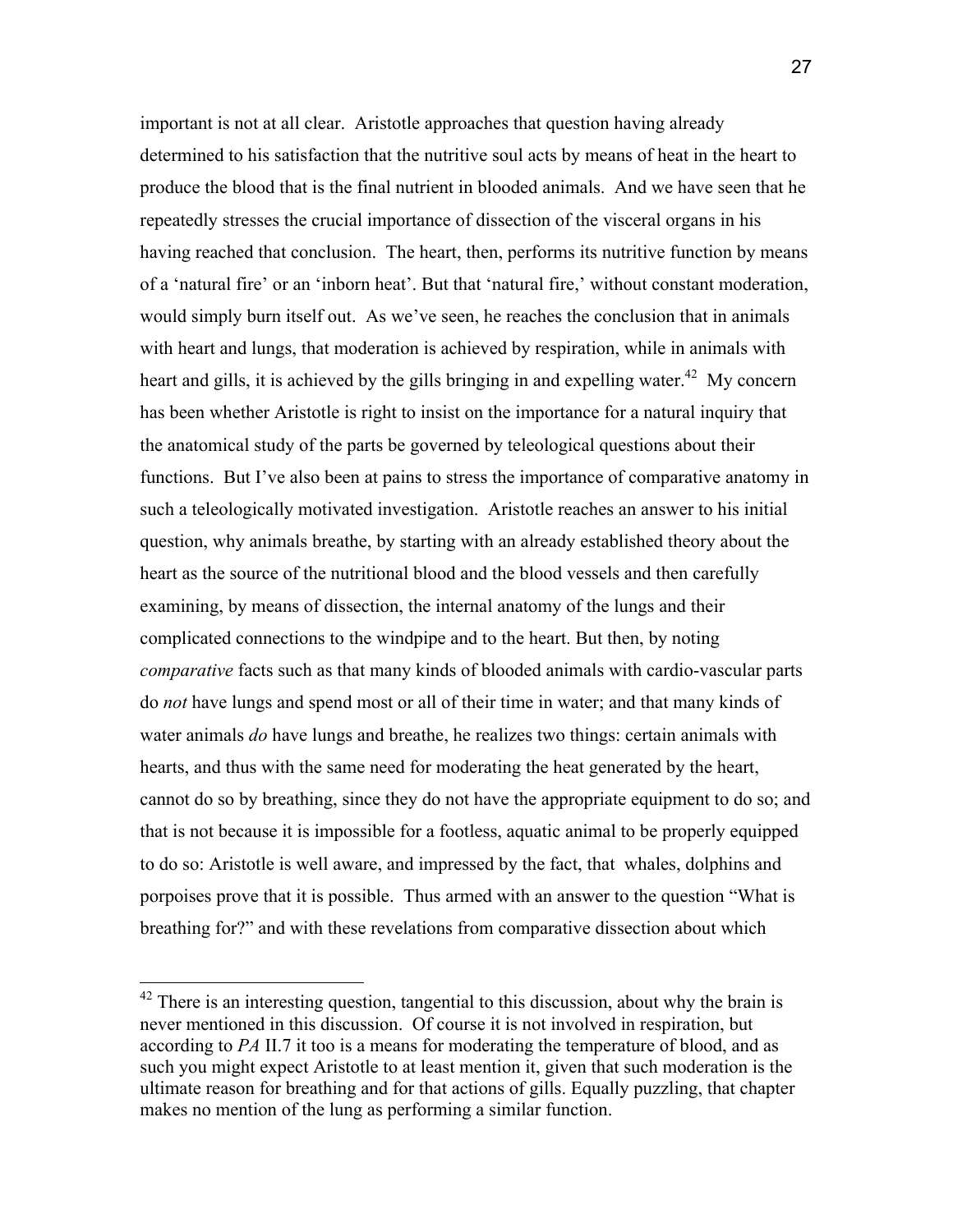viscera are and are not co-extensive with which and details about physical and physiological connections among parts, he is able to answer the question about how animals without lungs but with hearts accomplish that cooling function so important to the maintenance of life for blooded animals. It is this constant interplay that we see in these texts, between comparative anatomy and teleology, that is, as I now see it, the key to the success of his inquiry.

By insisting that the 'What is it for?' question set the terms for his anatomical study of the parts (i.e. the material nature) by which certain blooded animals take in and expel air, the inquiry with which Aristotle begins is taken to a level of universality and causal depth that it would not have achieved otherwise.

# **References**

Balme, D. M. 2002. *Aristotle:* Historia Animalium *Volume I: Books I-X: Text* (Prepared for publication by Allan Gotthelf.) Cambridge: Cambridge University Press.

Charles, David. 2000. *Aristotle on Meaning and Essence*. Oxford: Oxford University Press.

Gotthelf, Allan. 1988. 'Historiae I: Plantarum et Animalium,' in *Theophrastean Studies* (Rutgers Studies in Classical Humanities 3), eds. W. W. Fortenbaugh and R. W. Sharples. New Brunswick NJ: Transaction Books, 100-135. Reprinted in: Allan Gotthelf, *Teleology, First Principles, and Scientific Method in Aristotle's Biology*. Oxford: Oxford University Press, 307-342.

Hannon, John F. 2011. *Aristotle's Conception of Science: The Case of* On Youth and Old Age, and Life and Death, and Respiration, University of Chicago, unpublished dissertation.

Hett, W. S. 1957. *Aristotle: On the Soul, Parva Naturalia, On Breath*. Cambridge, MA. Harvard University Press (Loeb Classical Library).

King, R. A. H. 2001. *Aristotle on Life and Death*. London: Duckworth. Lennox, James G. 2001. *Aristotle's Philosophy of Biology: Studies in the Origins of Life*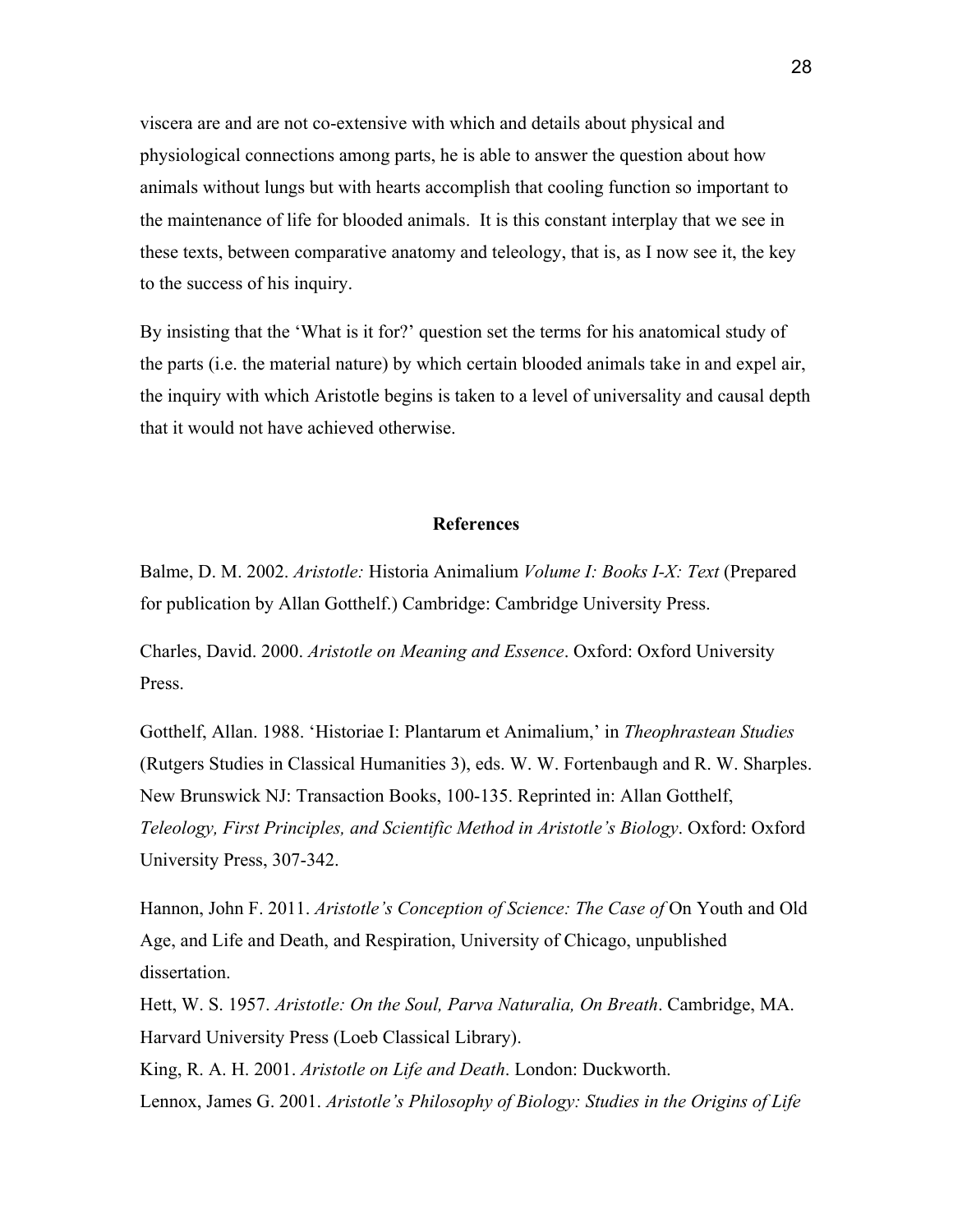*Science*. Cambridge: Cambridge University Press.

Leunissen, Mariska. 2010. *Explanation and Teleology in Aristotle's Science of Nature*. Cambridge: Cambridge University Press.Morel, Pierre-Marie. 2000. *Aristote: Petits traités d'histoire naturaelle*. Paris: Flammarion.

Ogle, William. 1897. *Aristotle On Youth and Old Age, Life and Death, and Respiration*, London: Longmans, Green and Co.

Peramatzis, Michail. 2011. *Priority in Aristotle's Metaphysics*. Oxford: Oxford University Press.

Ross, W. D. 1955. *Aristotle:* Parva Naturalia *(Revised Text with Introduction and Commentary)*. Oxford: Clarendon Press.

Steinfartz, S., S. Vicario, J. W. Arntzen, A. Caccone (2006): A Bayesian Approach on Molecules and Behavior: Reconsidering Phylogenetic and Evolutionary Patterns of the Salamandridae with Emphasis on *Triturus* Newts. *J. Exp. Zool. (Mol. Dev. Evol.)* 306(2): 139-162.

# **Appendix: Schematic Outline of Aristotle's Inquiry into Respiration**

Ch 1. Others have spoken about breathing, but not well. Among other errors, many seem to claim all animals breathe. Clearly all with lungs do, but there are differences even there.

Ch. 2-3. Anaxagoras and Diogenes. What is wrong with there ideas about fish breathing.

Their failure to ask teleological questions while performing dissections.

Ch. 4. Democritus. Like others, D. also doesn't consider what respiration is for, and there are lots of problems with his account.

Ch 5. Plato in the *Timaeus* gets things all wrong and also doesn't say what respiration is for.

Ch. 6. Some say it *nourishes* the intrinsic fire. Lots of problems with that idea.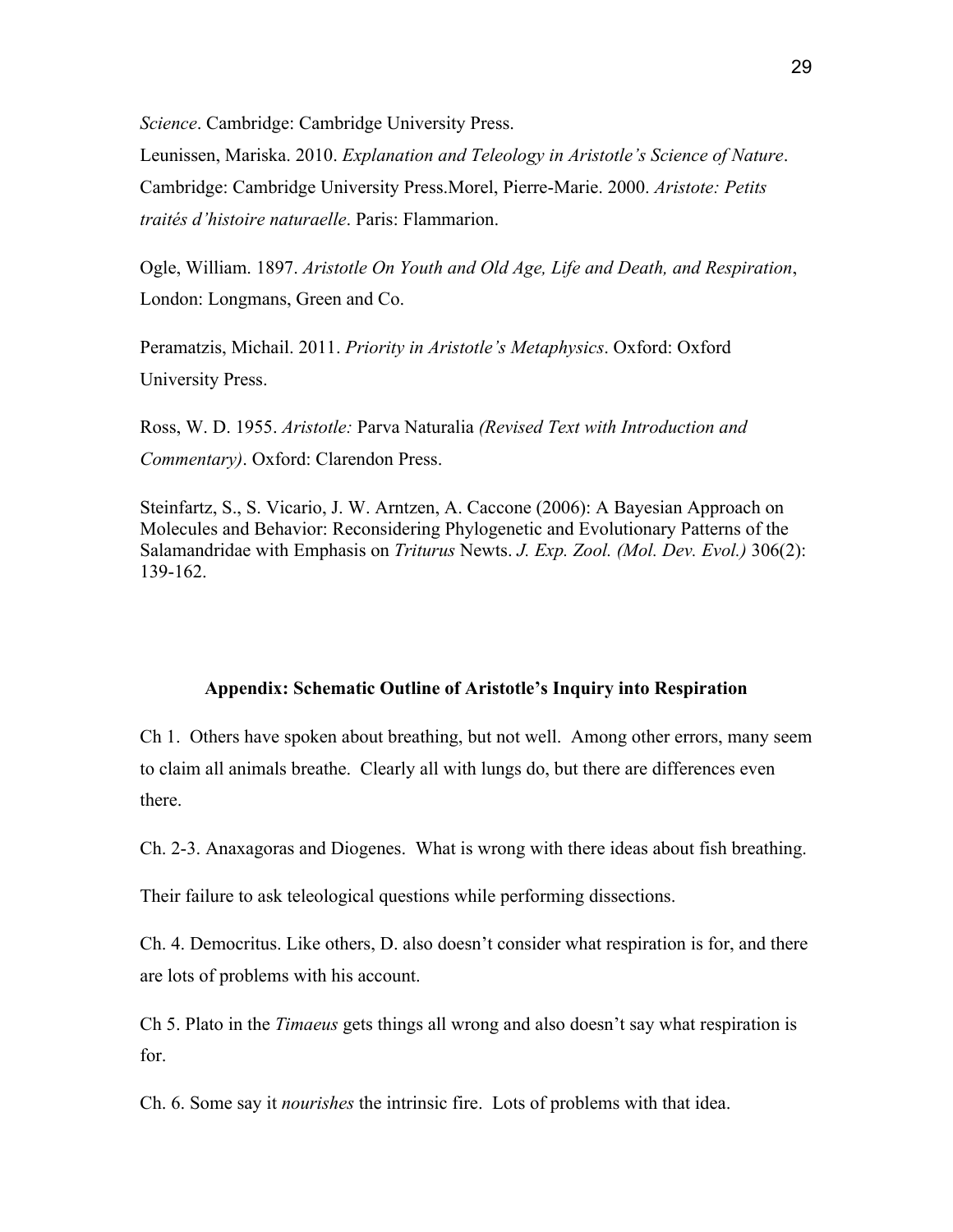Ch. 7. Empedocles has much to say, much of it is quoted, and many problems in his account are identified. He also fails to consider the question of what breathing is for.

Ch. 8. A reminder of the views about heat, soul and nutrition in *On Youth and Old Age*. Final nutrient is blood, blood is produced in the heart which is the source of blood vessels as well. (On this point, the Dissections need to be consulted.) All of this requires inherent heat, which is the instrument of the nutritive soul.

Ch. 9. Given the conclusion of ch. 8, there is a subsequent need for cooling. Bloodless are sufficiently cooled by the surroundings. A few comparative comments are made about those who cool by gills or lungs.

Ch. 10. A review of the universal generalizations/correlations in the blooded animals related to lungs and gills

Ch. 11. Nourishment needed for being, cooling for preservation—how the organs for feeding and cooling work together

Ch. 12. The cetaceans would seem to present an *aporia*: footless, water dwelling, take in water, yet have a lung—how that integrates with the rest. Also a discussion of cooling in the cephalopods and crustaceans.

Ch. 13. How exactly do lungs and gills bring cooling about?

Ch. 14. Empedocles is wrong about this as well—but his error serves to introduce us to the relationship between an animal's constitution, where it lives, and thus how it must cool itself.

Ch. 15. Why does the part that receives and expels the air have so much blood, as lungs do; and the rate of breathing seems related to the amount of blood. (This receives further development in ch. 21)

Ch. 16. Cooling and the communication between heart and lungs, heart and gills. The importance of dissection for understanding this. The important parallels between the heart/lung relation and the heart/gills relation.